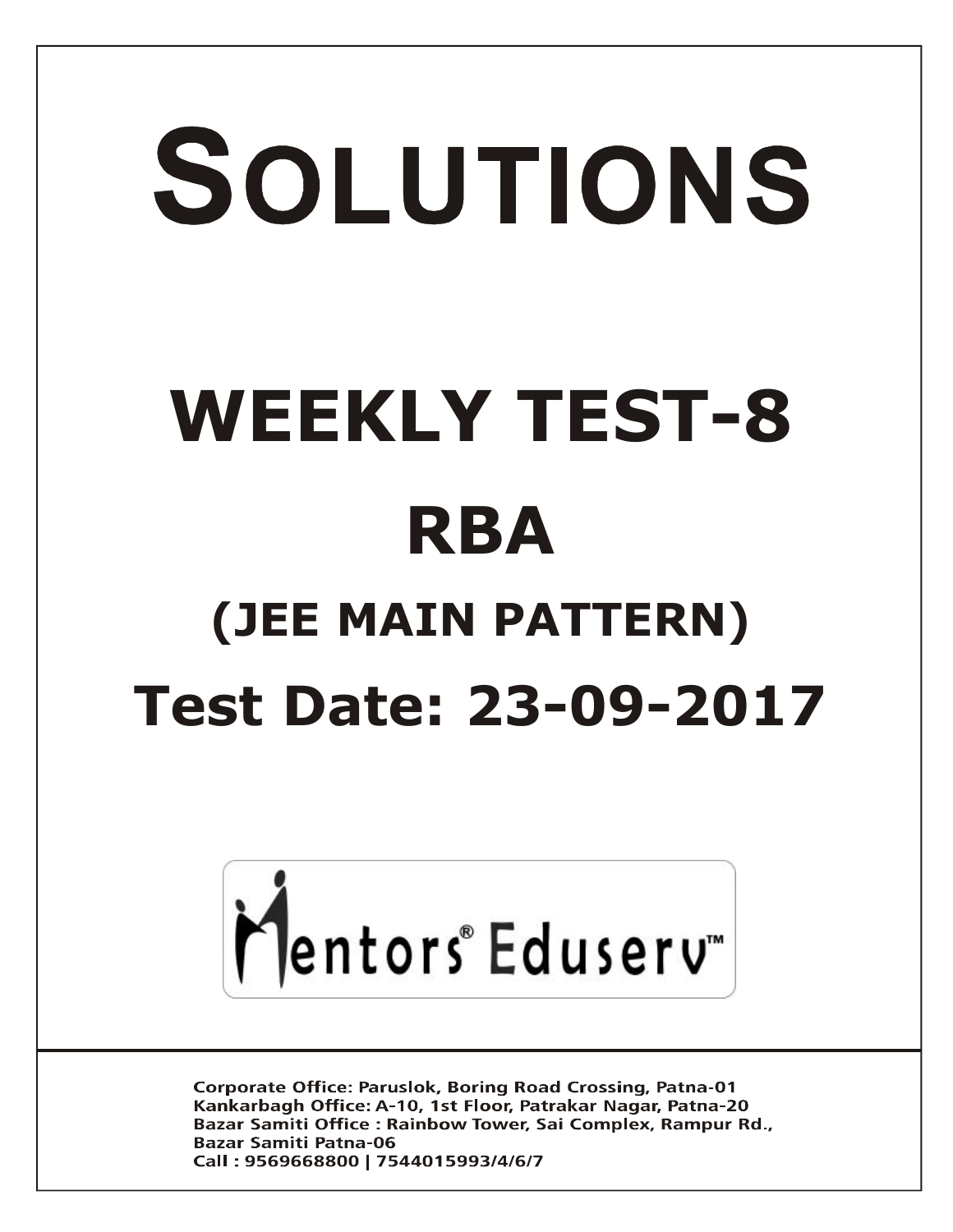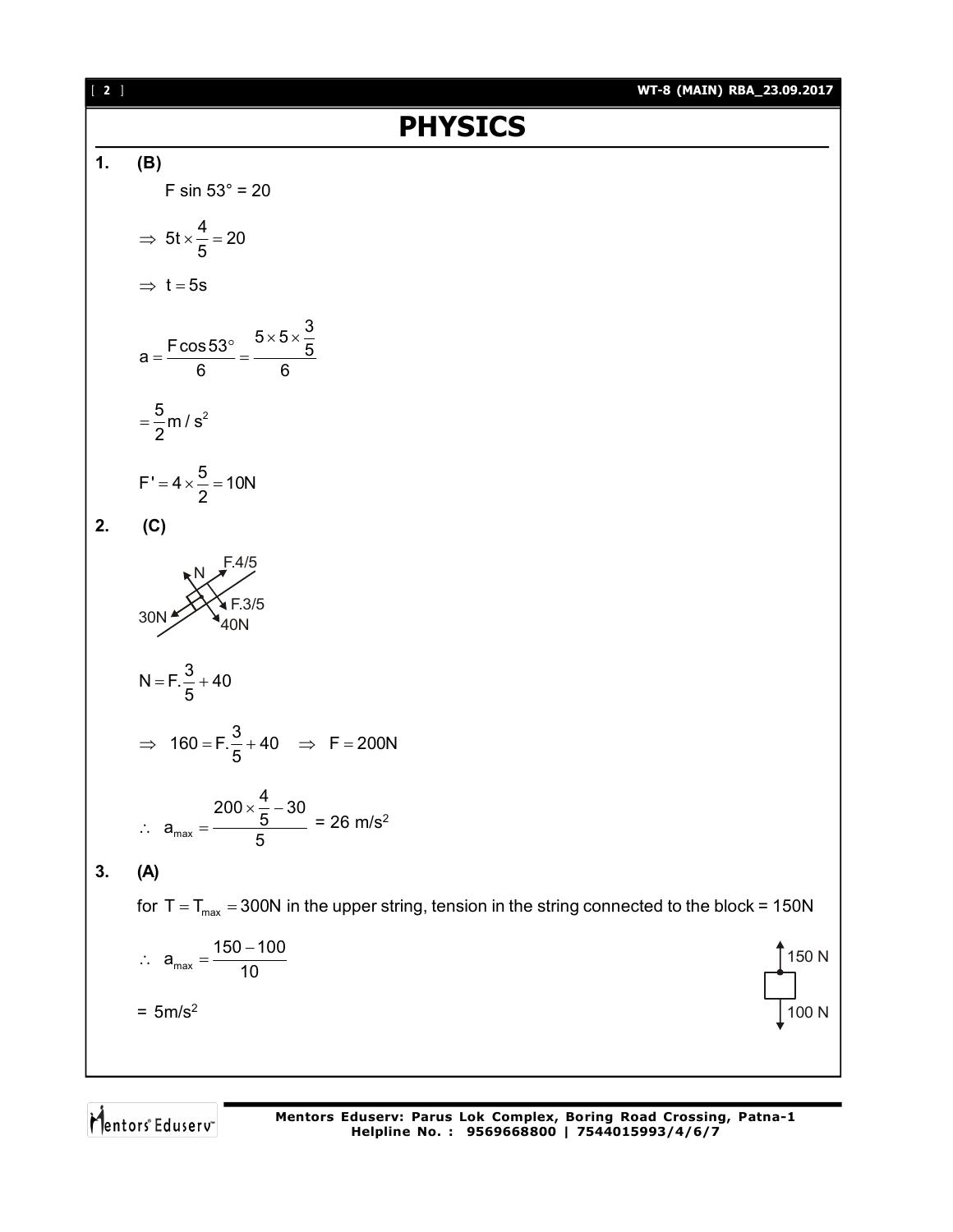# **WT-8 (MAIN) RBA\_23.09.2017** [ **3** ]

4. (A)  
\n
$$
\frac{2kg}{a} = \frac{10}{2} = 5 \text{ m/s}^2
$$
\n
$$
\frac{2kg}{7N} = \frac{10}{3N} = \frac{3 \text{ m/s}^2}{3 \text{ N}}
$$
\n
$$
F_2 + 7 + 3 = (3 + 1) \times 5
$$
\n
$$
F_2 = 20 - 10 = 10 \text{ N}
$$
\n
$$
F_2, \text{max} = 10 \text{ N}
$$
\n5. (A)  
\n
$$
T \cos 53^\circ = 2 \times 1
$$
\n
$$
\Rightarrow T \times \frac{3}{5} = 2 \Rightarrow T = \frac{10}{3}
$$
\n
$$
T \cos 37^\circ = 3 \times a
$$
\n
$$
\Rightarrow \frac{10}{3} \times \frac{4}{5} = 3a
$$
\n
$$
= a = \frac{8}{9} \text{ m/s}^2
$$
\n6. (B)  
\n
$$
f_1 = 0.5 \times 20 = 10 \text{ N}
$$
\n
$$
f_2 = 0.3 \times 20 = 6 \text{ N}
$$
\n
$$
f_{net} = 16 \text{ N}
$$
\n
$$
F = 4t = 20 + 16
$$
\n
$$
\Rightarrow t = 9s
$$
\n
$$
at = 9s, \text{ block will start accelerating}
$$
\n7. (C)  
\n8. (C)  
\nFrom constraint relation  $v_B = \frac{v}{3}$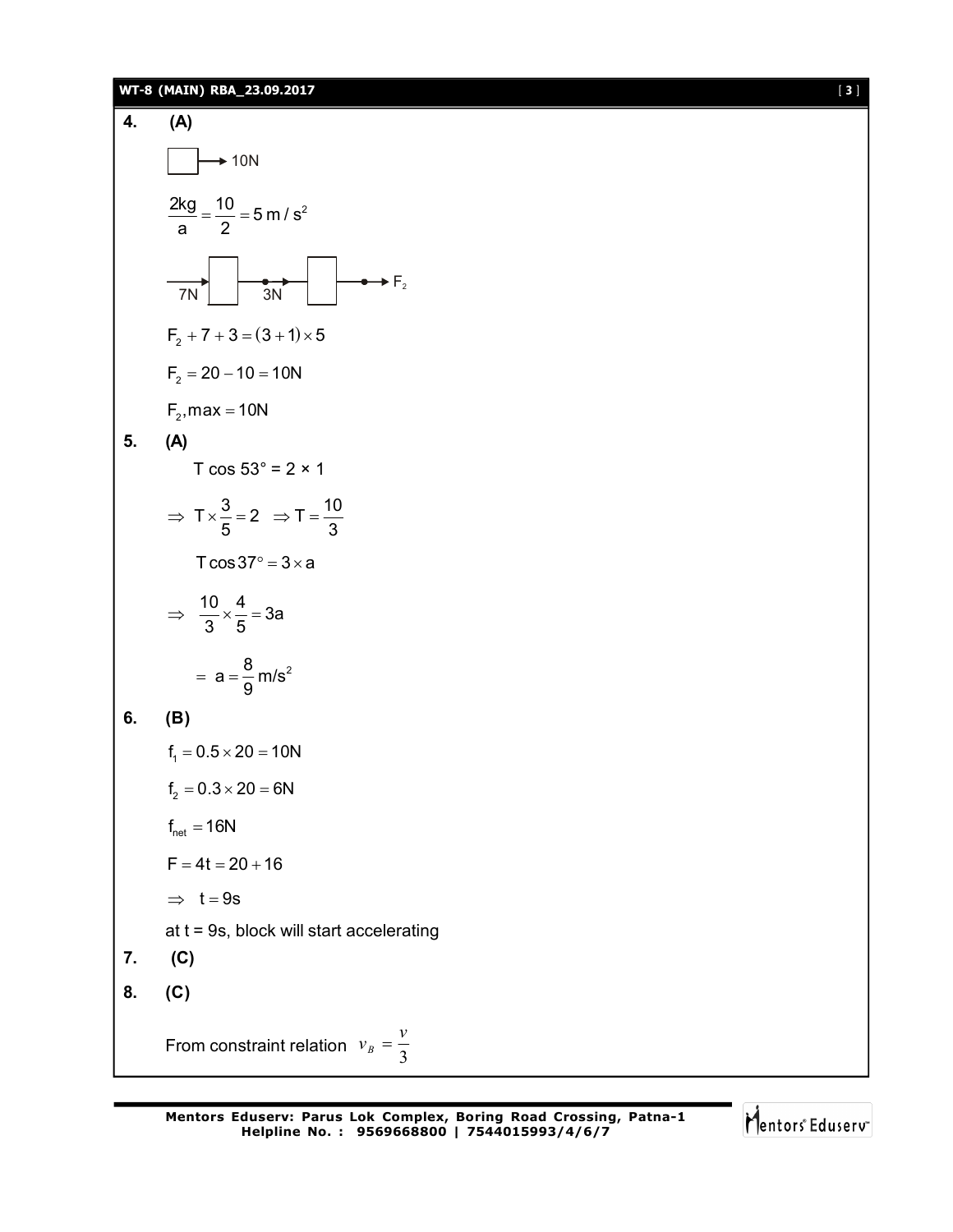# **9. (A)**

Applying Snell's law between the points *O* and *P*, we have

$$
2 \times \sin 60^{\circ} = (\sin 90^{\circ}) \times \frac{2}{(1 + H^2)}, \qquad 2 \times \frac{\sqrt{3}}{2} = 1 \times \frac{2}{(1 + H^2)}
$$

$$
(1 + H^2) = \frac{2}{\sqrt{3}}, \qquad H = \sqrt{\frac{2}{\sqrt{3}} - 1}
$$

# **10. (D)**

Initial distance between trains is 300m. Displacement of 1st train is calculated by area under

V-t. curve of train 
$$
1 = \frac{1}{2} \times 10 \times 40 = 200 \text{ m}
$$

$$
T_1
$$
 200m 80m  $T_2$   
300-280  
=20m 7

Displacement of train  $2 = \frac{1}{2} \times 8 \times (-20) = -80$  m 2  $2 = \frac{1}{2} \times 8 \times (-20) = -80 \text{ m}.$ 

Which means it moves towards left.

 $\therefore$  Distance between the two is 20 m.

# **11. (C)**

The retardation is given by 
$$
\frac{dv}{dt} = -av^2
$$

integrating between proper limits 
$$
\implies -\int_{u}^{v} \frac{dv}{v^2} = \int_{0}^{t} a dt
$$
 or  $\frac{1}{v} = at + \frac{1}{u}$ 

$$
\Rightarrow \quad \frac{dt}{dx} = at + \frac{1}{u} \quad \Rightarrow \quad dx = \frac{u \, dt}{1 + aut}
$$

integrating between proper limits 
$$
\int_{0}^{s} dx = \int_{0}^{t} \frac{u dt}{1 + aut} \implies S = \frac{1}{a} \ln (1 + aut)
$$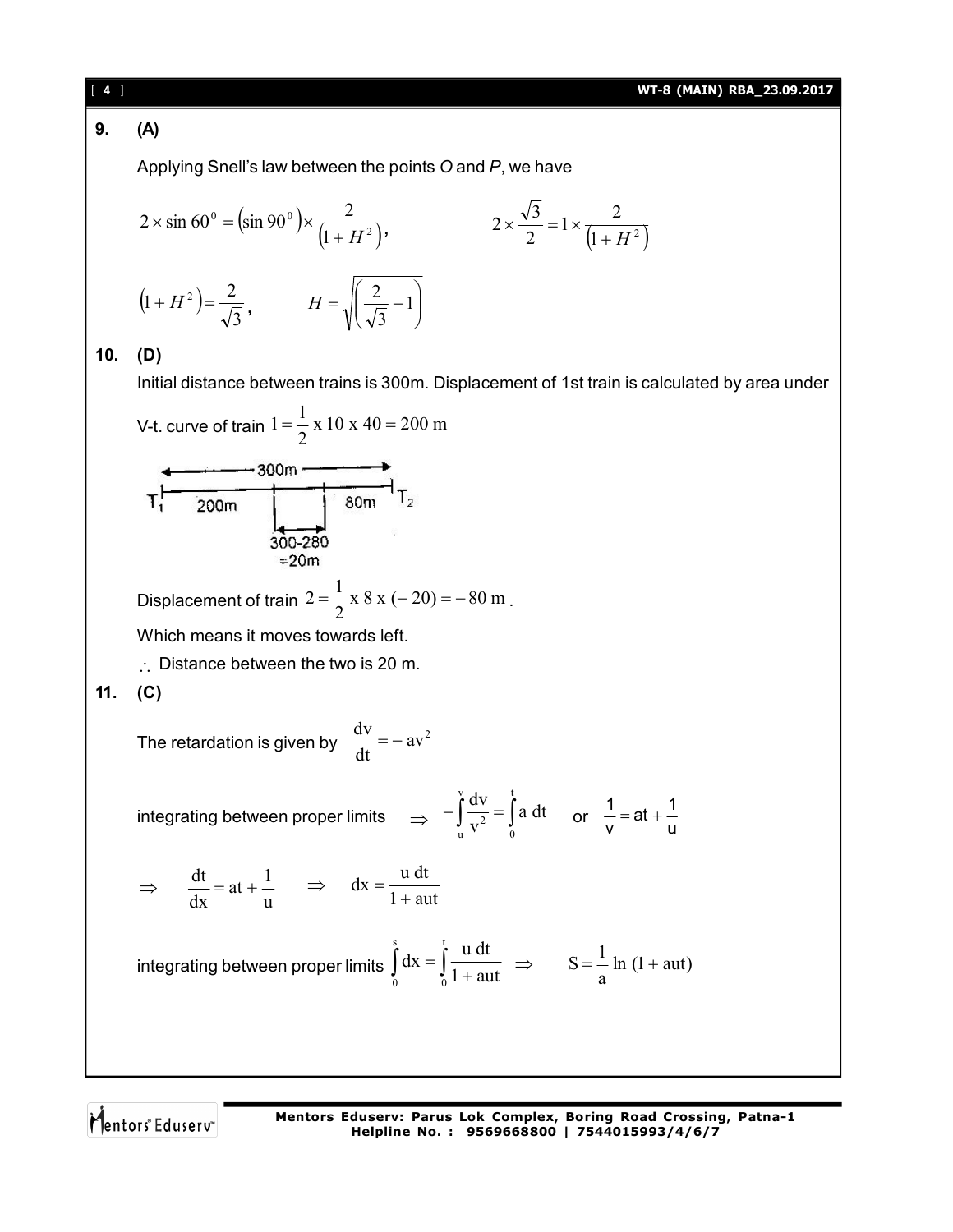#### **WT-8 (MAIN) RBA\_23.09.2017** [ **5** ]



# **14. (A)**

As the value of F is increased from zero, the frictional force between right upper and lower block is more in comparision to that between left upper and lower block. Hence friction will reach its maximum value between the right two blocks first. Based on the maximum value of friction f<sub>max</sub> and the mass that needs to be accelerated by this force (see figure), the maximum acceleration of these blocks is

$$
a_{max} = \frac{f_{max}}{(m+m+M)} = \frac{\mu mg}{2m+M}
$$

Now, looking at the entire system as whole

$$
F = (2m + 2M) a_{max} = \frac{2\mu mg(m + M)}{2m + M}
$$



**Mentors Eduserv: Parus Lok Complex, Boring Road Crossing, Patna-1 Helpline No. : 9569668800 | 7544015993/4/6/7**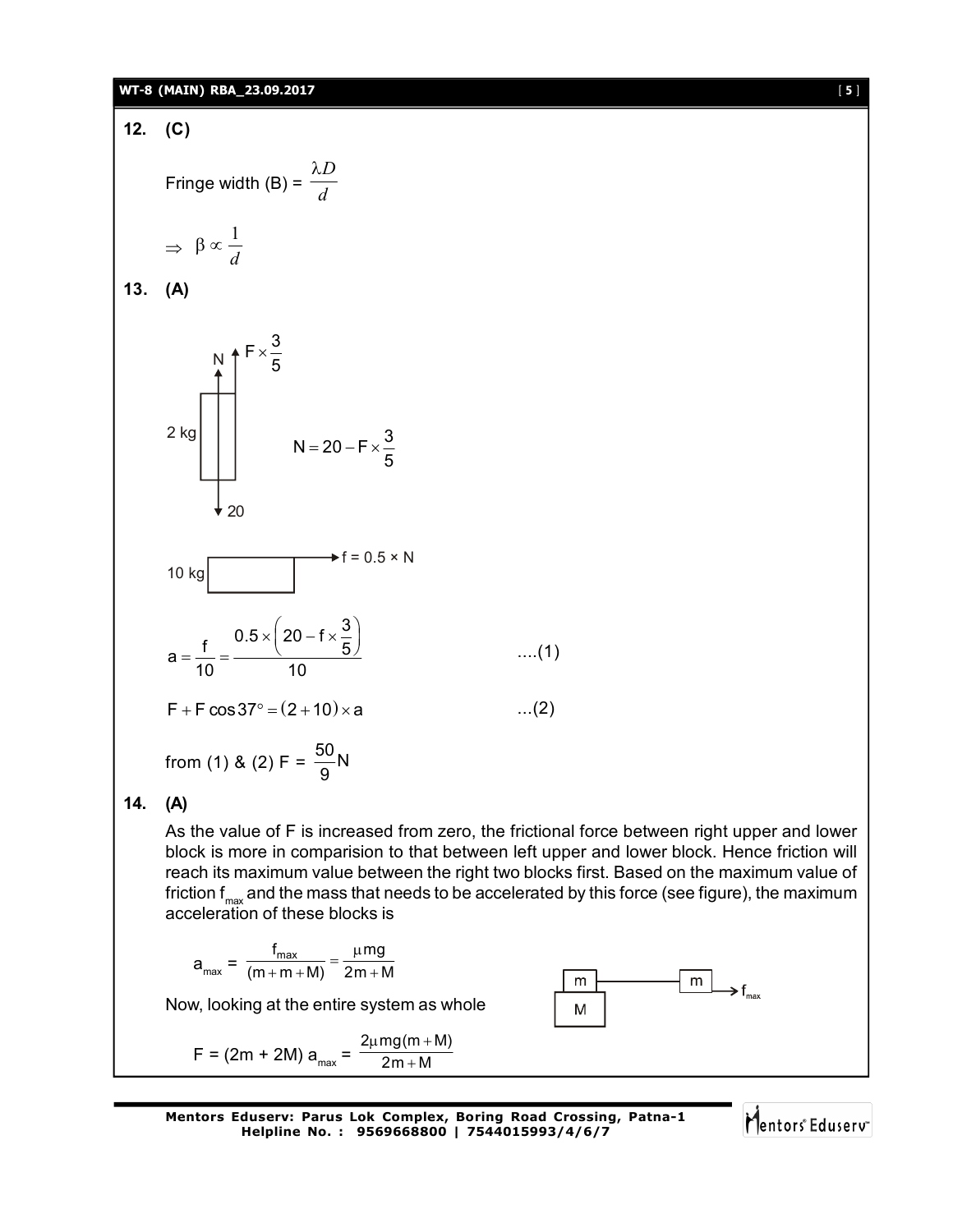[ **6** ] **WT-8 (MAIN) RBA\_23.09.2017 15. (D)**  $A_1 = A_3 = 8$  (area)  $A_2 = A_4 = 9$ Position of the particle at any time t is given by t velocity  $X_0$  = Initial position  $X = X_0 + \int$  $\int_{0}^{\infty} Vdt$   $X_0$ | 8 t Ì V<sup>dt</sup> = Area under the curve 0 Now at  $t = 0X = X_0 = -1$ at  $t = 2X = X_0 + A_1 = -1 + 8 = 7$ at  $t = 5X = X_0 + A_1 - A_2 = -1 + 8 - 9 = -2$ t = 7  $X = X_0 + A_1 - A_2 + A_3 = -1 + 8 - 9 + 8 = 6$ t = 10  $X = X_0 + A_1 - A_2 + A_3 - A_4 = -1 + 8 - 9 + 8 - 7 = 3$ As during 10 seconds four times the position of the particle changed in sign. Particles passes 4 times the origin. **16. (C)**  $\left(\frac{\pi}{3}t\right) \Rightarrow \frac{dx}{dt} = \cos\left(\frac{\pi}{3}t\right)$  $\left(\frac{\pi}{6}t\right)$  $\left(\frac{\pi}{3}t\right)$  $\left(\frac{\pi}{6}t\right)$  $v = \cos\left(\frac{\pi}{3}t\right)$  $\backslash$  $\backslash$ 3 2  $\left(\frac{\pi}{6}t\right)$ (π  $\int_{\alpha}^{2}$   $\pi$  $\mathbf{r}$  $\overline{\phantom{a}}$ 2  $2 - \frac{\sqrt{3}}{2}$  $\int_{3}$  cos $\left(\frac{\pi}{3}t\right)$ 3  $\cos\left(\frac{\pi}{2}t\right)dt + \int_{2}^{\infty} \cos\left(\frac{\pi}{3}t\right)dt$  $\left(\frac{\pi}{2}t\right)$  $\left(\frac{\pi}{2}t\right)$  $-\frac{1}{2}$  $\Rightarrow$  x =  $\int \cos \left( \frac{\pi}{3} t \right)$  $\int_{0}^{\infty} \cos \left( \frac{\pi}{3} t \right)$  $\mathbf{r}$  $\overline{\phantom{a}}$  $\cos\left(\frac{\pi}{3}t\right)dt = \int\limits_{0}^{\infty} \cos\left(\frac{\pi}{3}t\right)dt$  $\Rightarrow$  x =  $\frac{5}{\pi}$  $\backslash$ Ј L  $\overline{\phantom{a}}$  $\overline{\phantom{0}}$ J  $\overline{\phantom{0}}$ J L  $\frac{1}{2}$ 0 2 **17. (A)**  $I = I_0 \Rightarrow I = \frac{I_0}{4}$  = intarsity of one slit.  $4I = I_0 \Rightarrow I = \frac{I_0}{4}$  $8x = \sqrt{D^2 + d^2} - D \approx \frac{1}{2} \times \frac{d^2}{D} = \frac{1}{2} \times \frac{25\lambda^2}{583}$  $=\sqrt{D^2+d^2}$  – D  $\approx \frac{1}{2} \times \frac{d^2}{D} = \frac{1}{2} \times \frac{25\lambda^2}{5.2} = \frac{\lambda}{4}$  $\simeq$  $2$  D  $2$  50 $\lambda$  4 λ  $\phi = \frac{2\pi}{2} \times \Delta x$  $\phi = \frac{2\pi}{2} \times \Delta x = \frac{\pi}{2}$  $\frac{2\pi}{3} \times \Delta x$  $\therefore$  $\lambda$  $\lambda$ 2  $I_{\text{net}} = I + I + 2\sqrt{I} \overline{I} \cos \frac{\pi}{2}$  $\therefore I_{\text{net}} = I + I + 2\sqrt{I} I \cos \frac{\pi}{2}$  $=2I=\frac{I}{I}$  $2I = \frac{10}{2}$ 2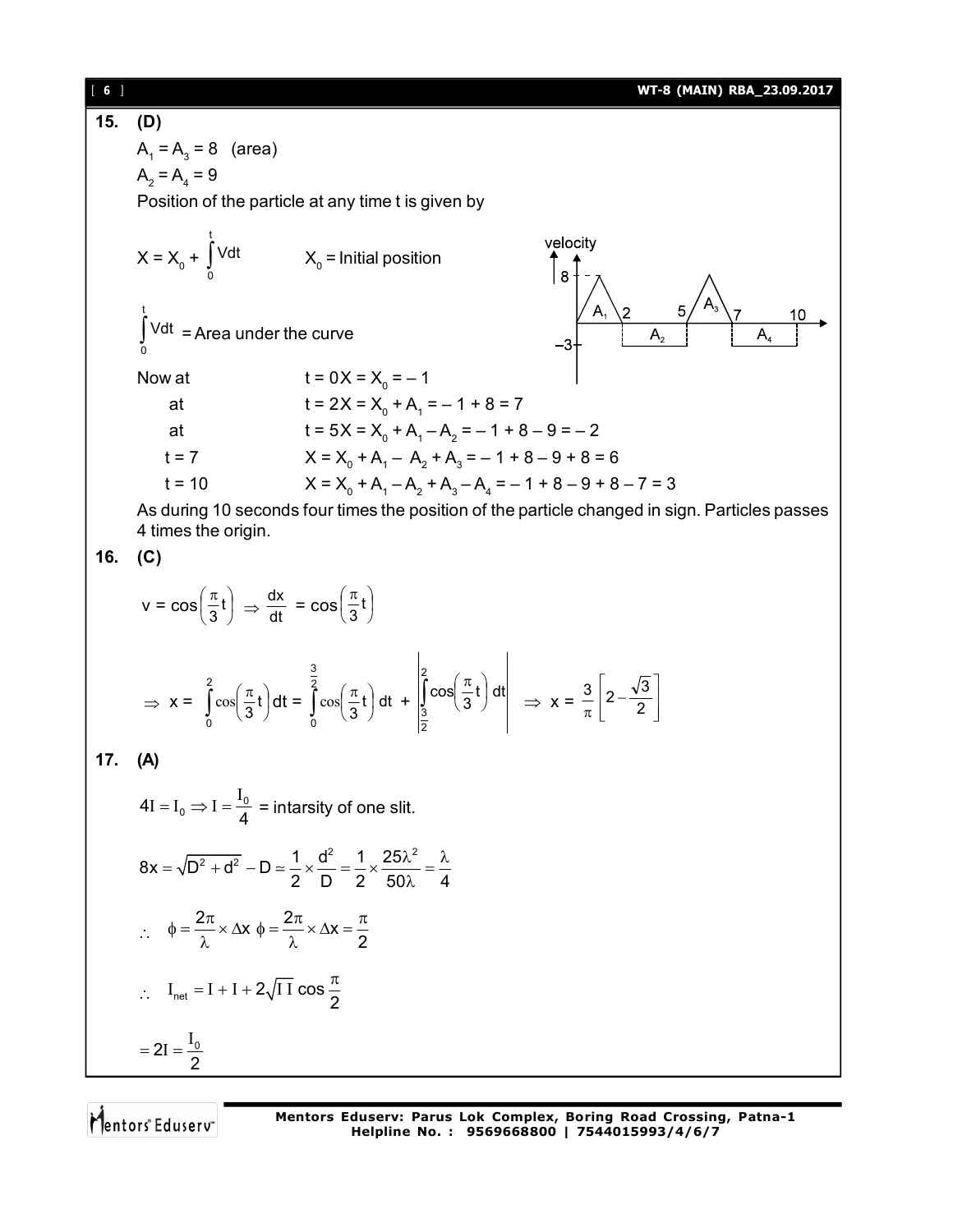# **WT-8 (MAIN) RBA\_23.09.2017** [ **7** ]

18. (D)  
\n
$$
\frac{f_0}{f e} = 10 \Rightarrow f_0 = 200
$$
\n
$$
\therefore
$$
 (D)  
\n19. (A)  
\n
$$
V_1 = -m^2 v_0
$$
\n
$$
m = \frac{f}{u - f}
$$
\n
$$
V_1 = \left[ \frac{-f}{-\left(\frac{f}{2} - x\right) + f} \right]^2 \sqrt{2gx}
$$
\nFor  $V_1$  to be max  $\frac{dv_1}{dx} = 0$   
\nWe get  $x = \frac{f}{6}$   
\n
$$
V_1 = \frac{3}{4} \sqrt{3gf}
$$
\nBut,  $f = \frac{3}{40} m$ ;  
\n
$$
\therefore V_1 = \frac{9}{8} m/s
$$
\n20. (C)  
\nTo're to be along negative x-axis,  $q_1$  has to be negative while  $q_2$  has to be positive.  
\nalso  $F_1$  cos 53 =  $F_2$  cos 37°  
\nwhere  $F_1 = \frac{Kq_1q_3}{(4cm)^2}$  and  $F_2 = \frac{Kq_2q_3}{(3cm)^2}$   
\n
$$
m \text{prime values } q_2 = \frac{27}{32} \mu C
$$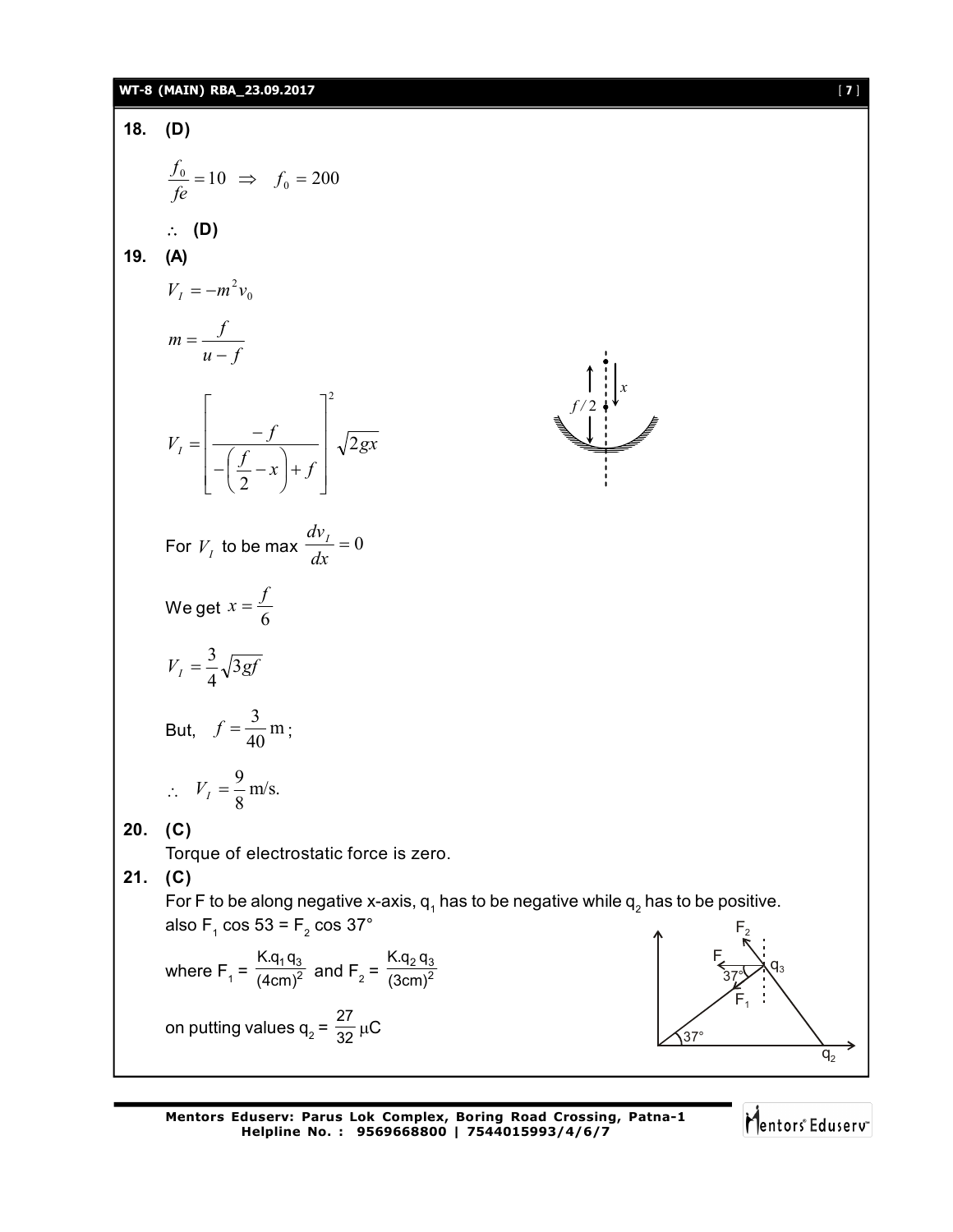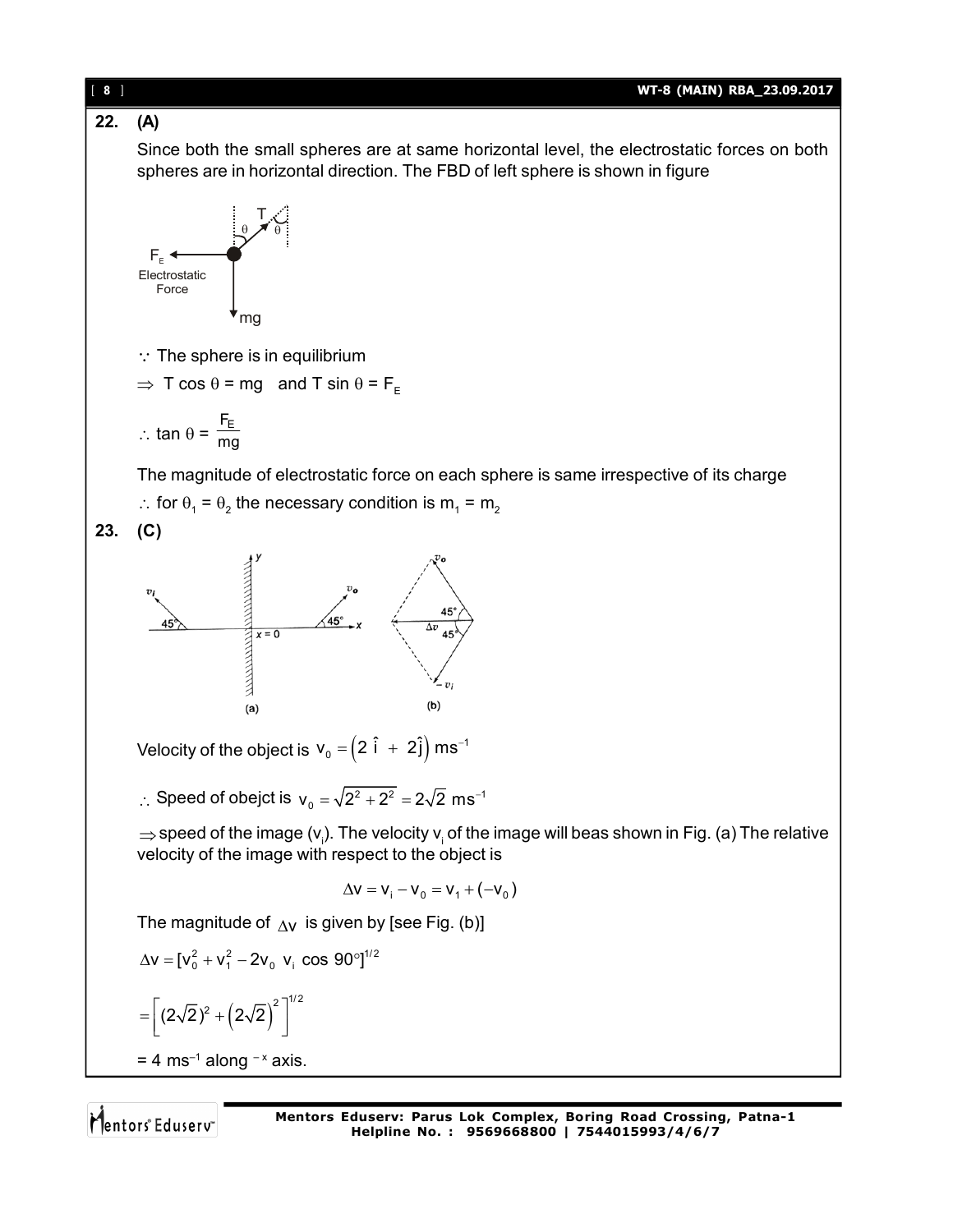#### **WT-8 (MAIN) RBA\_23.09.2017** [ **9** ]

# **24. (B)**



 ${\rm I}_1^{}$  is the image O due to refraction at face I

 $AI_1 = \mu(OA) = 1.5 \times 6 = 9$  cm

 $\text{I}_\text{2}$  is the image of  $\text{I}_\text{1}$  due to reflection at face  $\text{II}$  . Since

 $I_1B = 9 + 3 = 12$  cm,  $I_2B = 12$  cm

 ${\rm I}_3$  is the image of  ${\rm I}_2$  due to refraction at Face  $\rm\,I$ 

again,

$$
\therefore \text{ AI}_3 = \frac{I_2 A}{\mu} = \frac{15}{1.5} = 10 \text{ cm}
$$

 $\therefore$  Distance of I<sub>3</sub> from B = 10 – 3 = 7 cm.

$$
25. (C)
$$

$$
\frac{1}{f} = \left(\frac{3}{2} - 1\right)\left(\frac{2}{R}\right) = \frac{1}{R} \ (\because R_1 = -R_2 = R)
$$

which gives f = R. When the space between the lenses is filled with water, we have a concave water lens of  $\mu_{\omega} = 4/3$  surrounded by a medium of  $\mu_{g} = 3/2$ . Therefore, for the watern lens.

$$
\frac{1}{f'} = \left(\frac{4}{3} - 1\right)\left(\frac{-2}{f}\right) \Rightarrow f' = -\frac{3f}{2}
$$

The focal length of the combination of the three lenses is given by

$$
\frac{1}{f_{eq}} = \frac{1}{f} + \frac{1}{f} - \frac{2}{3f} \Rightarrow f_{eq} = \frac{3f}{4}
$$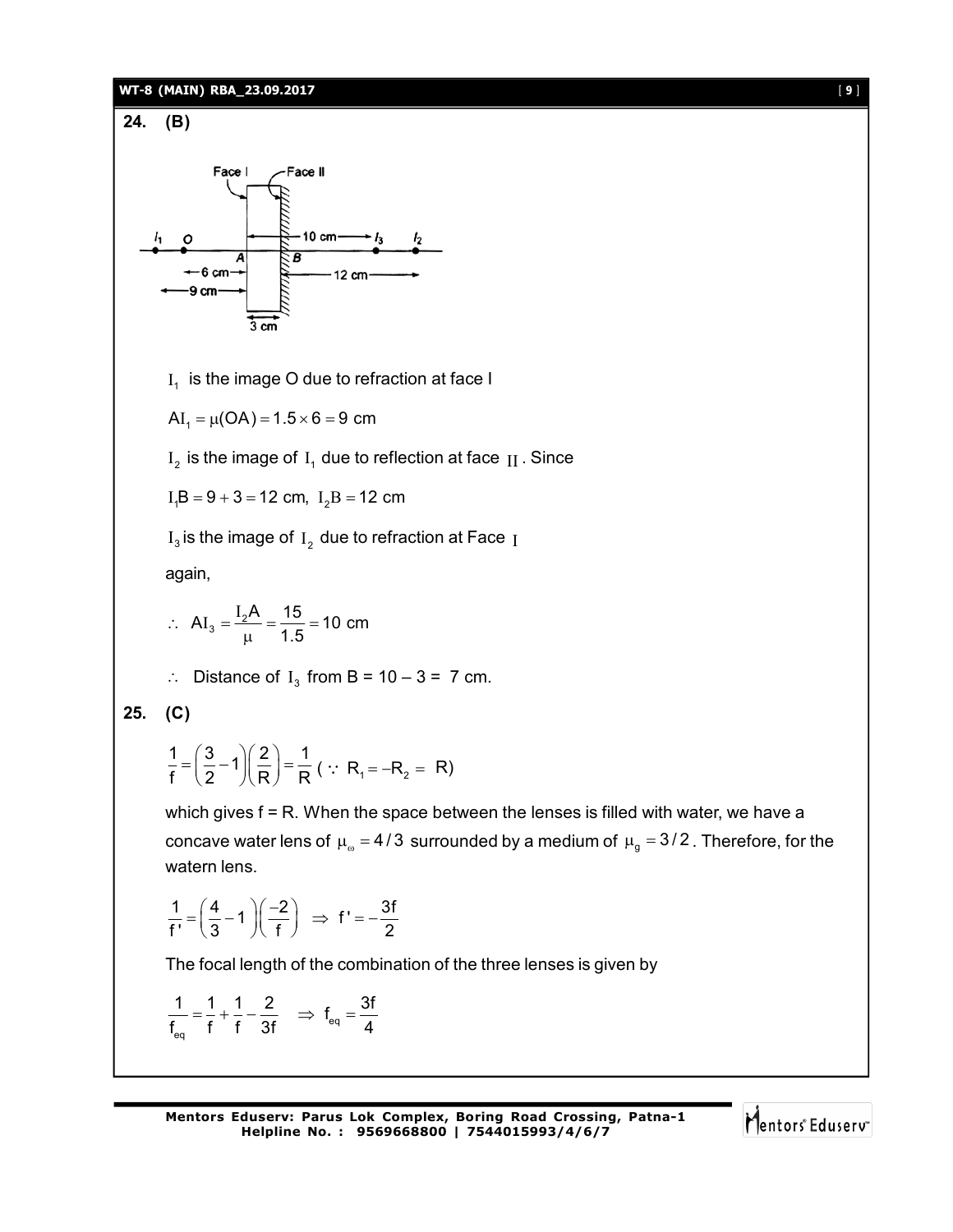



For no deviation, the ray must emerge from lens B parallel to the principal axis. For this to happen, point F must be at the second focus of lens A and at the the first focus of lens B. Hence  $d = 30 + 20 = 50$  cm, which is choice (a).

# **27. (B)**

The value of the effective focal length F is given by

$$
\left|\frac{1}{F}\right| = \frac{1}{f_1} + \frac{1}{f_m} + \frac{1}{f_1} = \frac{2}{f_1} + \frac{1}{f_m} = \frac{2}{20} + \frac{2}{22}
$$

or  $|F| = \frac{110}{24}$  cm 21  $=$ 

Since the convex lens with a silvered surface behaves as a concave mirror of effective focal length F, we have

$$
F = -\frac{110}{21}
$$
 cm and u = -10 cm  $\frac{1}{v} - \frac{1}{-10} = -\frac{21}{110} \Rightarrow v = -11$ 

### **28. (D)**

The focal length of a lens does not change if a part of it is blcoked. If the central part of the aperture upto d/2 is blocked, the exposed area of the aperture reduces by one-fourth the earlier area because

$$
\frac{\pi \bigg(\frac{d}{2}\bigg)^2}{n d^2} = \frac{1}{4}
$$

**29. (D)**

$$
\frac{10-2t}{6} = a = \frac{dv}{dt}
$$

$$
\Rightarrow \int_{0}^{0} dv = \int_{0}^{t} \left(\frac{10-2t}{6}\right) dt
$$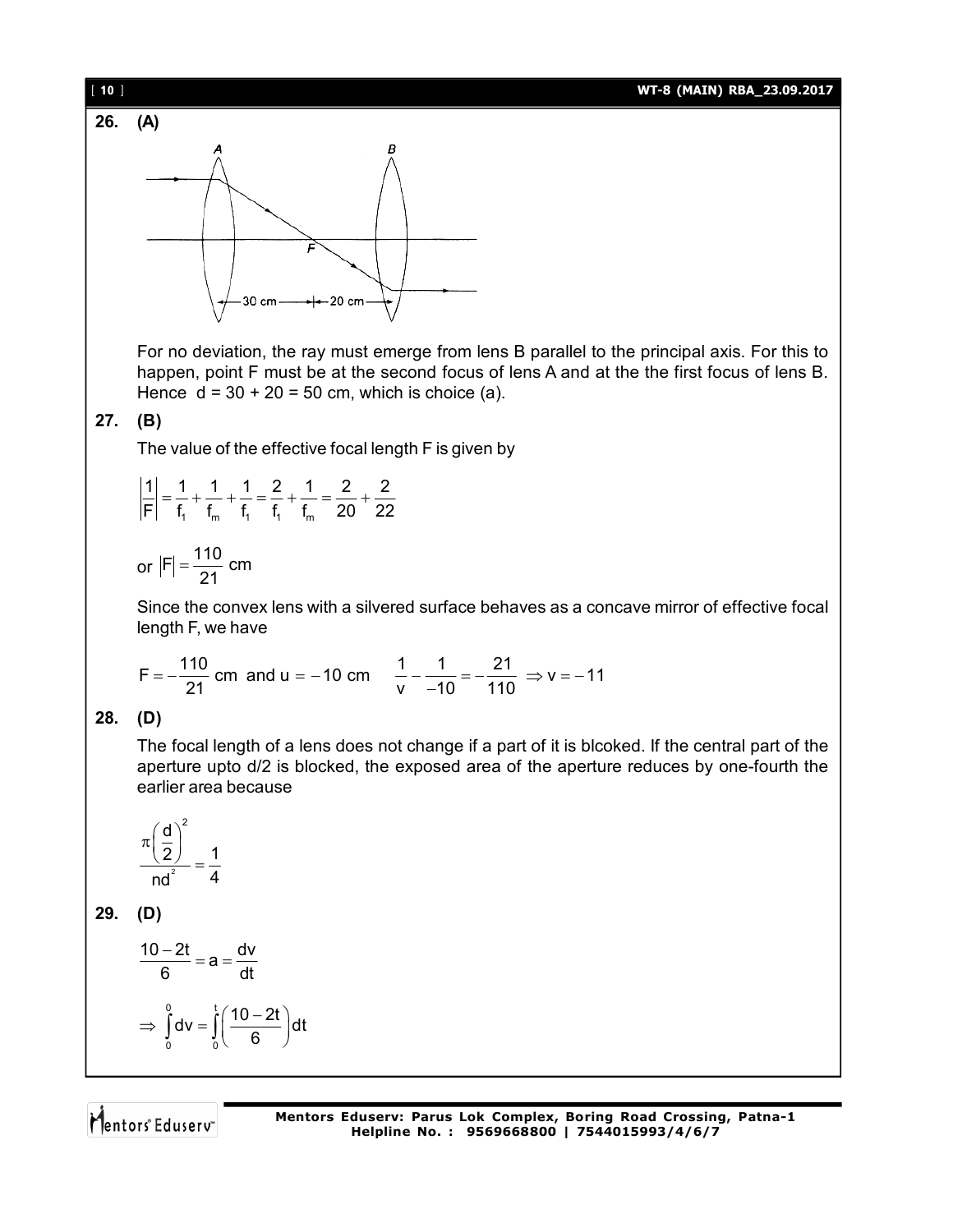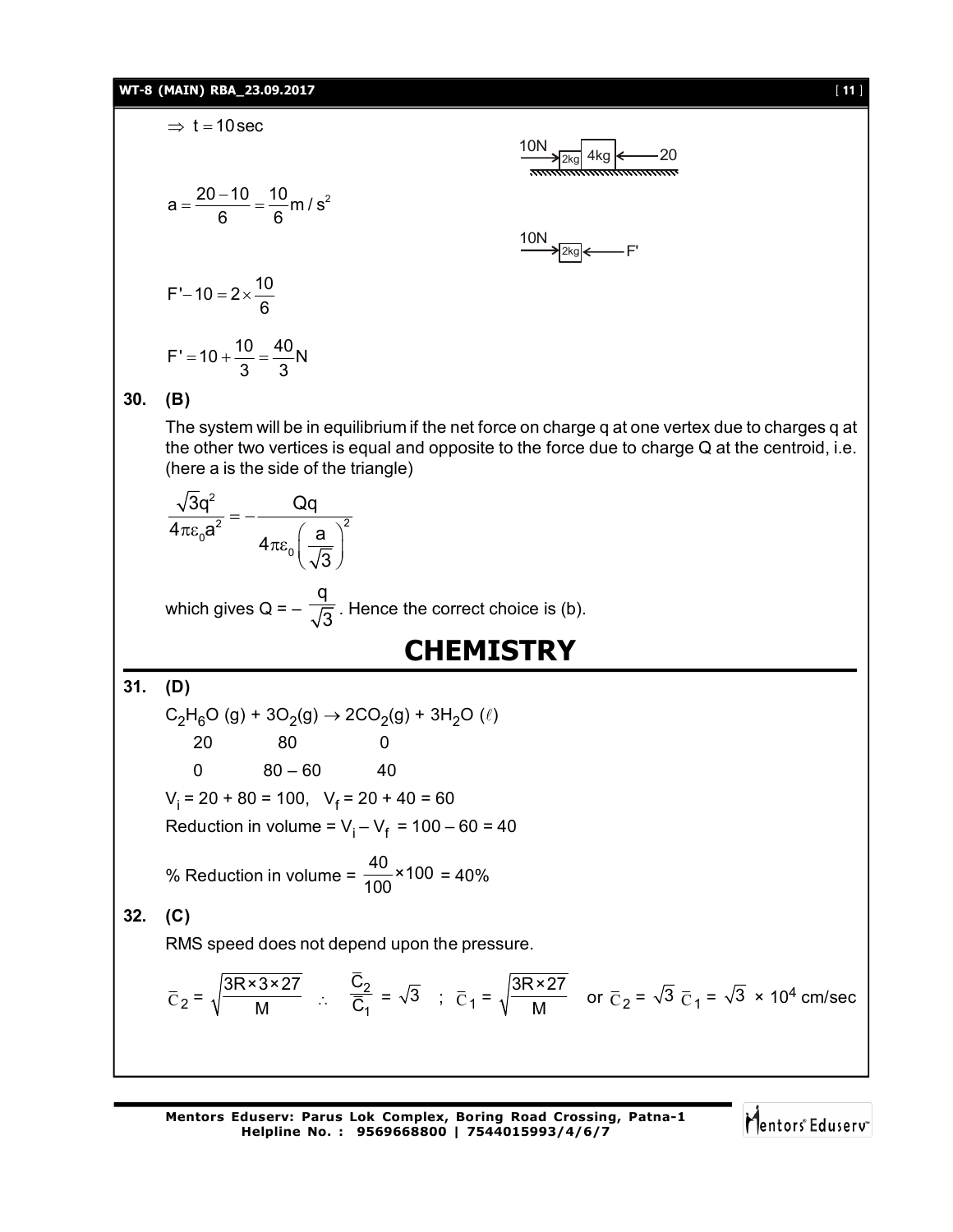| $[ 12 ]$                                                                 | WT-8 (MAIN) RBA_23.09.2017                                                                                                                                                                                     |  |  |  |  |  |
|--------------------------------------------------------------------------|----------------------------------------------------------------------------------------------------------------------------------------------------------------------------------------------------------------|--|--|--|--|--|
| 33.                                                                      | (D)                                                                                                                                                                                                            |  |  |  |  |  |
|                                                                          | At the same temperature, oxygen and hydrogen molecules will have the same average en-<br>ergy; weight of $H_2$ molecules is                                                                                    |  |  |  |  |  |
|                                                                          | 1/16 of $O2$ molecules. So statements 2 and 4 are wrong.                                                                                                                                                       |  |  |  |  |  |
| 34.                                                                      | (A)                                                                                                                                                                                                            |  |  |  |  |  |
|                                                                          | $V_c$ = 3b, assuming the gas to obey van der walls' equation.                                                                                                                                                  |  |  |  |  |  |
| ∴ b (the covolume) = $\frac{0.072}{3}$ = 0.024 litre mol <sup>-1</sup> . |                                                                                                                                                                                                                |  |  |  |  |  |
|                                                                          | b = $\frac{24 \text{cm}^3}{6 \times 10^{23}}$ per molecule, where N <sub>A</sub> $\approx$ 6 $\times$ 10 <sup>23</sup>                                                                                         |  |  |  |  |  |
|                                                                          | b = 4 x 10 <sup>-23</sup> cm <sup>3</sup> per molecule = 4 x $\frac{4}{3}$ $\pi r^3$ .                                                                                                                         |  |  |  |  |  |
|                                                                          | $\frac{4}{3}\pi r^3 = 10^{-23}$ ; $r^3 = \frac{3}{4\pi} \times 10^{-23}$ ; $r = \left(\frac{3}{4\pi} \times 10^{-23}\right)^{\frac{1}{3}}$ cm                                                                  |  |  |  |  |  |
| 35.                                                                      | (D)                                                                                                                                                                                                            |  |  |  |  |  |
|                                                                          | $n_1$ moles = $\frac{770 \times 10^6}{760 \times 300 \times 0.0821}$ = 41.1 × 10 <sup>3</sup> moles,                                                                                                           |  |  |  |  |  |
|                                                                          | $n_2$ moles = $\frac{125 \times 10^6}{760 \times 260 \times 0.0821}$ = 7.705 × 10 <sup>3</sup> moles                                                                                                           |  |  |  |  |  |
|                                                                          | : the weight of helium to be released = $(41.1 – 7.705) \times 10^3$ moles = 33.395 $\times 10^3$<br>Moles which corresponds to heliun = $(33.395 \times 10^3 \times 4)g = 1.3358 \times 10^5 g = 133.58 kg$ . |  |  |  |  |  |
| 36.                                                                      | (B)                                                                                                                                                                                                            |  |  |  |  |  |
|                                                                          | For ideal gases,                                                                                                                                                                                               |  |  |  |  |  |
|                                                                          | $PV = nRT = \frac{m}{M}RT$ : $P = \frac{RT}{M} \left(\frac{m}{V}\right) = \frac{RT}{M}d$                                                                                                                       |  |  |  |  |  |
|                                                                          | (or) $M = RT \left(\frac{d}{P}\right)$ .                                                                                                                                                                       |  |  |  |  |  |
|                                                                          | Given : $d = 2.00 P + 0.020 P^2$ (for a real gas).                                                                                                                                                             |  |  |  |  |  |
|                                                                          | $\frac{d}{d}$ = 2.00 + 0.040 P : $\frac{Lt}{d}$ = 2.00, which is $\frac{d}{d}$ for an ideal gas.                                                                                                               |  |  |  |  |  |
|                                                                          | Thus M = RT x 2 = 25 x 2 = 50 g Mol <sup>-1</sup> .                                                                                                                                                            |  |  |  |  |  |
|                                                                          |                                                                                                                                                                                                                |  |  |  |  |  |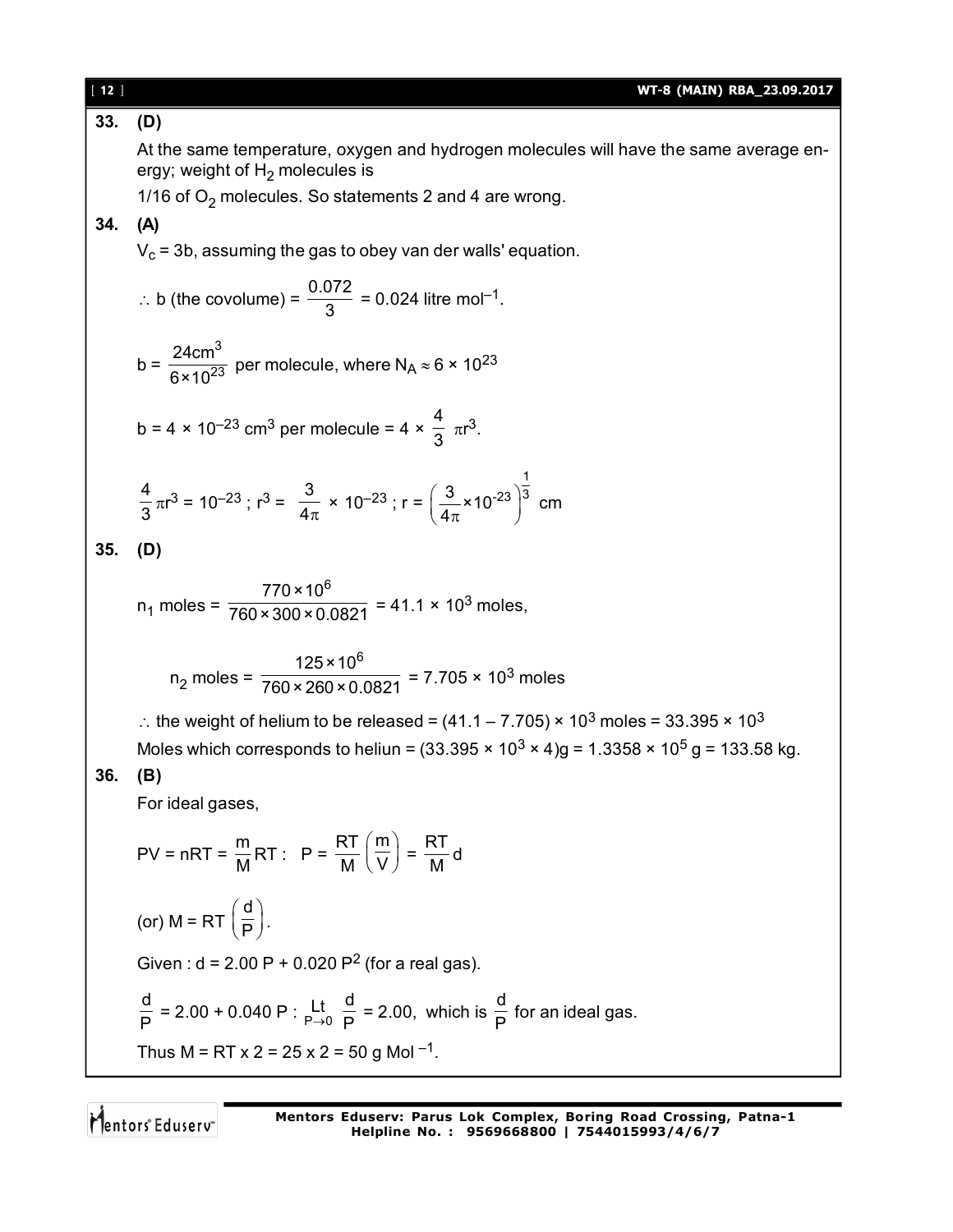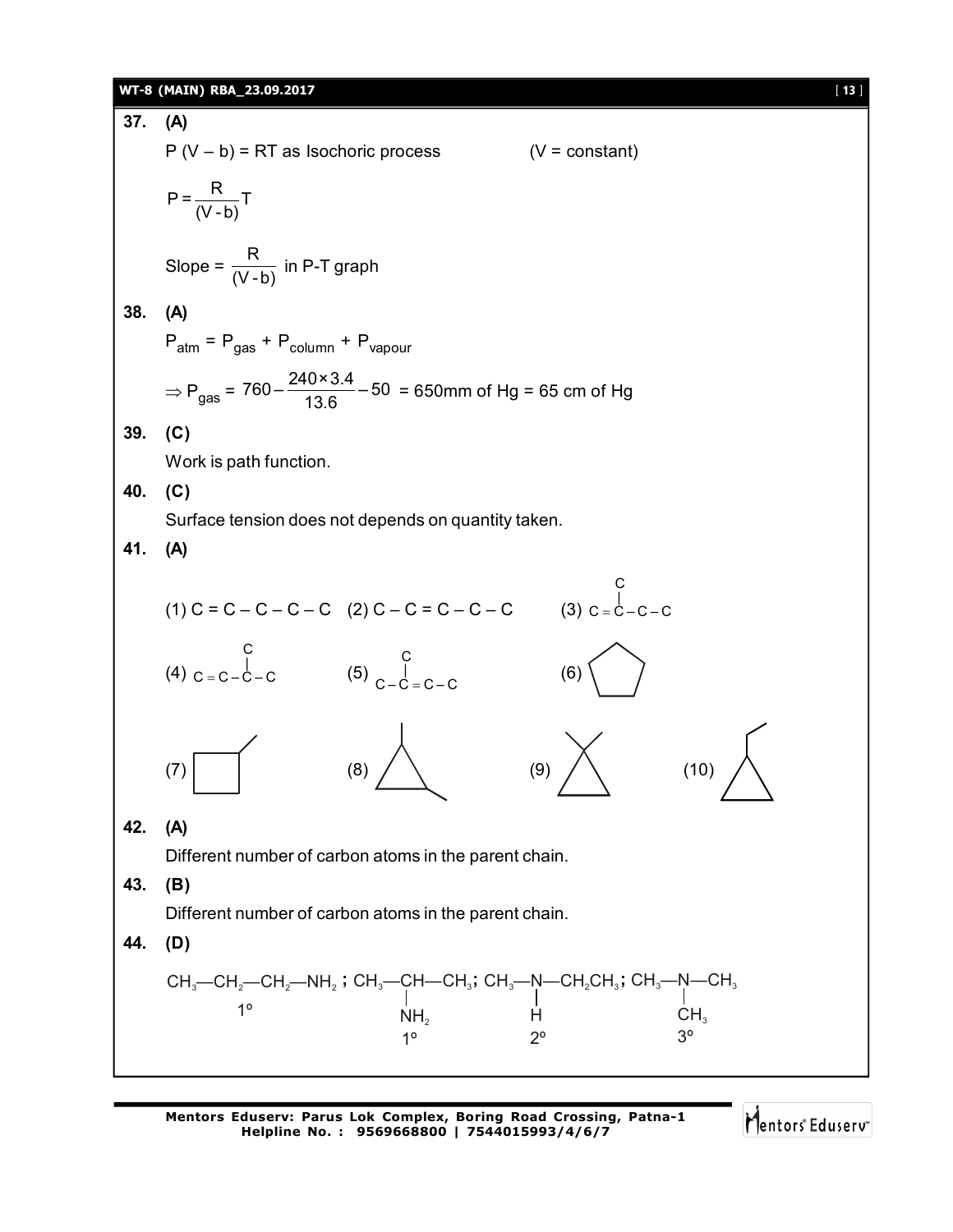| $[14]$  | WT-8 (MAIN) RBA_23.09.2017                                                                                                                                                                                                                                                                              |  |  |  |  |  |
|---------|---------------------------------------------------------------------------------------------------------------------------------------------------------------------------------------------------------------------------------------------------------------------------------------------------------|--|--|--|--|--|
| 45. (D) |                                                                                                                                                                                                                                                                                                         |  |  |  |  |  |
|         | 2,4,6-Trinitrophenol is the most acidic isomer.                                                                                                                                                                                                                                                         |  |  |  |  |  |
| 46. (C) |                                                                                                                                                                                                                                                                                                         |  |  |  |  |  |
|         | o-Toluic acid is the most acidic structural isomer of the given compounds.                                                                                                                                                                                                                              |  |  |  |  |  |
| 47.     | (D)                                                                                                                                                                                                                                                                                                     |  |  |  |  |  |
|         | (A) (I), (II) & (IV) have different number of carbon atoms in the parent chain.                                                                                                                                                                                                                         |  |  |  |  |  |
|         | (B) (I) and (III) have same number of carbon in the parent chain but differ in the position of<br>methyl group.                                                                                                                                                                                         |  |  |  |  |  |
| 48.     | (B)                                                                                                                                                                                                                                                                                                     |  |  |  |  |  |
|         |                                                                                                                                                                                                                                                                                                         |  |  |  |  |  |
| 49. (C) |                                                                                                                                                                                                                                                                                                         |  |  |  |  |  |
|         | СN<br>СN                                                                                                                                                                                                                                                                                                |  |  |  |  |  |
|         | have different number of carbon atoms in the parent chain.<br>and                                                                                                                                                                                                                                       |  |  |  |  |  |
| 50.     | (D)                                                                                                                                                                                                                                                                                                     |  |  |  |  |  |
|         | Alcohol and Phenol are functional isomers.                                                                                                                                                                                                                                                              |  |  |  |  |  |
| 51.     | (D)                                                                                                                                                                                                                                                                                                     |  |  |  |  |  |
| 52.     | (D)                                                                                                                                                                                                                                                                                                     |  |  |  |  |  |
|         | Electrons in orbitals bearing a lower 'n' value are more attrached to the nucleus then electrons<br>in orbitals bearing a higher 'n' value. Hence, the removal of electrons from orbitals bearing a<br>higher 'n' value is easier than the removal of electrons from orbitals having a lower 'n' value. |  |  |  |  |  |
| 53.     | (C)                                                                                                                                                                                                                                                                                                     |  |  |  |  |  |
|         | Of the absence of 'd' orbitals in the valence shell of fluorine.                                                                                                                                                                                                                                        |  |  |  |  |  |
| 54.     | (A)                                                                                                                                                                                                                                                                                                     |  |  |  |  |  |
|         | (A) After loss of one electron $K^+$ becomes as noble gas (Argon) and not colour ion.                                                                                                                                                                                                                   |  |  |  |  |  |
|         | $(B)$ Na = 1s <sup>2</sup> , 2s <sup>2</sup> , 2p <sup>6</sup> , 3s <sup>1</sup>                                                                                                                                                                                                                        |  |  |  |  |  |
|         | (C) $_{29}$ Cu = 1s <sup>2</sup> , 2s <sup>2</sup> , 2p <sup>6</sup> , 3s <sup>2</sup> , 3p <sup>6</sup> , 4s <sup>1</sup> , 3d <sup>10</sup>                                                                                                                                                           |  |  |  |  |  |
|         | (D) $_{24}$ Cr = 1s <sup>2</sup> , 2s <sup>2</sup> , 2p <sup>6</sup> , 3s <sup>2</sup> , 3p <sup>6</sup> , 3d <sup>6</sup> 4s <sup>0</sup>                                                                                                                                                              |  |  |  |  |  |
|         | 3d <sup>6</sup><br>ागागा                                                                                                                                                                                                                                                                                |  |  |  |  |  |
| 55.     | 56. (B)<br>(D)                                                                                                                                                                                                                                                                                          |  |  |  |  |  |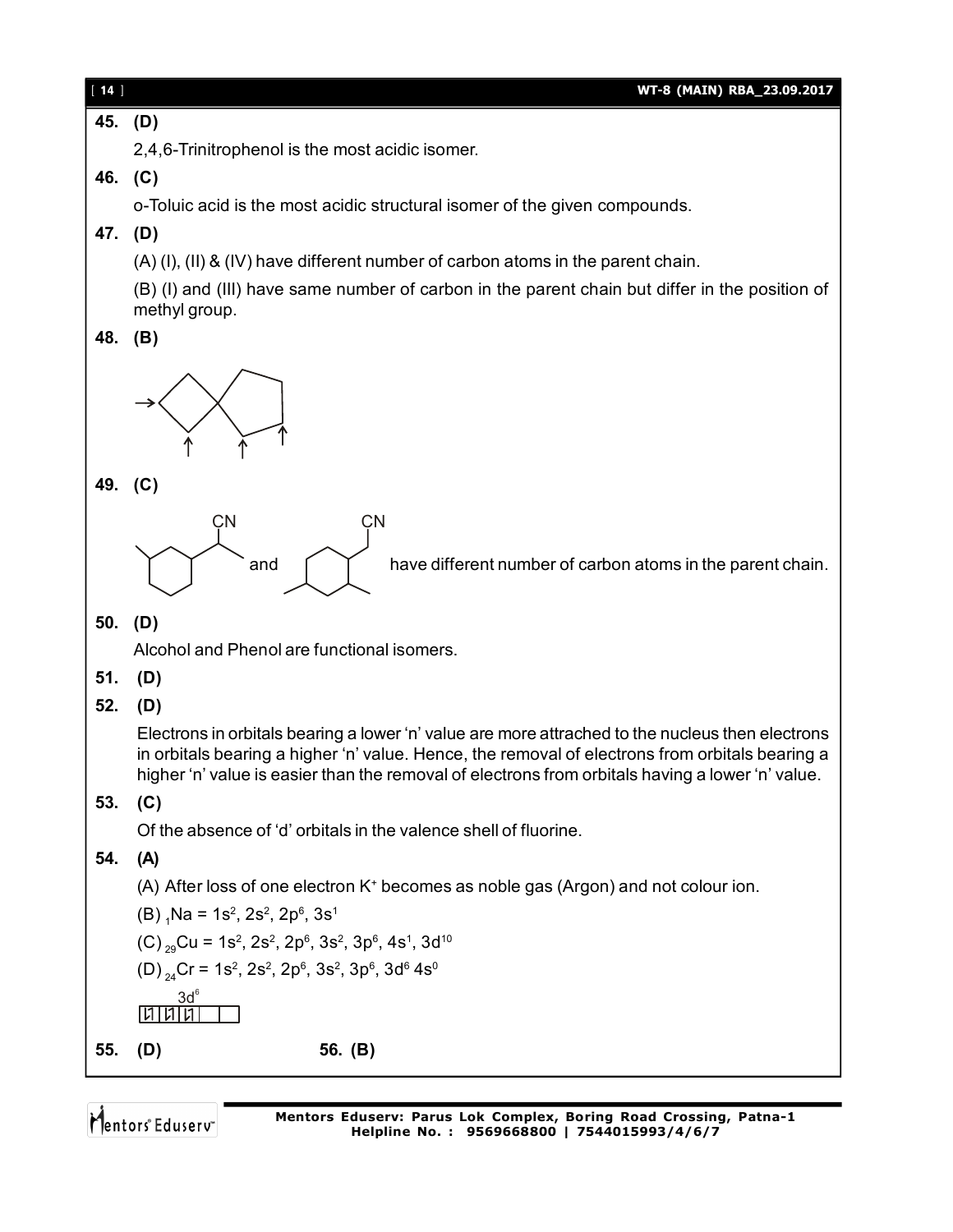| 57. | (A)                                                                                       |  |  |  |  |  |
|-----|-------------------------------------------------------------------------------------------|--|--|--|--|--|
|     |                                                                                           |  |  |  |  |  |
|     | lonic compound has high melting point and non-directional bonds.                          |  |  |  |  |  |
| 58. | (C)                                                                                       |  |  |  |  |  |
|     | When cation and anion combined to form 1 mole ionic solid is called lattice energy.       |  |  |  |  |  |
| 59. | (B)                                                                                       |  |  |  |  |  |
|     | $F_2$ is the most reactive due to its low bond energy and high hydration energy of F-ion. |  |  |  |  |  |
| 60. | (D)                                                                                       |  |  |  |  |  |
|     | Solubility of fluorides of IIA                                                            |  |  |  |  |  |
|     | $BeF2$ > BaF <sub>2</sub> > SrF <sub>2</sub> > CaF <sub>2</sub> > MgF <sub>2</sub>        |  |  |  |  |  |
|     | $(BeF2$ is most soluble)                                                                  |  |  |  |  |  |
|     | <b>MATHEMATICS</b>                                                                        |  |  |  |  |  |
| 61. | (D)                                                                                       |  |  |  |  |  |
|     | $f(x+y+1) = (\sqrt{f(x)} + \sqrt{f(y)})^2$                                                |  |  |  |  |  |
|     | Put $x = 0, y = 0 \implies f(1) = 2^2$                                                    |  |  |  |  |  |
|     | put x= 1, y = 0 $\Rightarrow$ f(2) = 3 <sup>2</sup>                                       |  |  |  |  |  |
|     | $f(x) = (x + 1)^2$                                                                        |  |  |  |  |  |
| 62. | (B)                                                                                       |  |  |  |  |  |
|     | $g(h(x)) = x$                                                                             |  |  |  |  |  |
|     | $g'(h(x))h'(x) = 1$                                                                       |  |  |  |  |  |
|     | h'(x) = $\frac{1}{g'(h(x))}$ = 1 + $(h(x))^2$ + $(h(x))^3$                                |  |  |  |  |  |
| 63. | (C)                                                                                       |  |  |  |  |  |
|     | Put $x = 1+h$                                                                             |  |  |  |  |  |
|     | $f(b) = \lim_{h \to 0} \left( \frac{(1+h)^{b} - b(1+h) + b - 1}{(1+h-1)^{2}} \right)$     |  |  |  |  |  |
|     | $=\lim_{h\to 0}\frac{\left(1+hb+\frac{b(b-1)}{2!}h^2+ \right)-b-bh+b-1}{h^2}$             |  |  |  |  |  |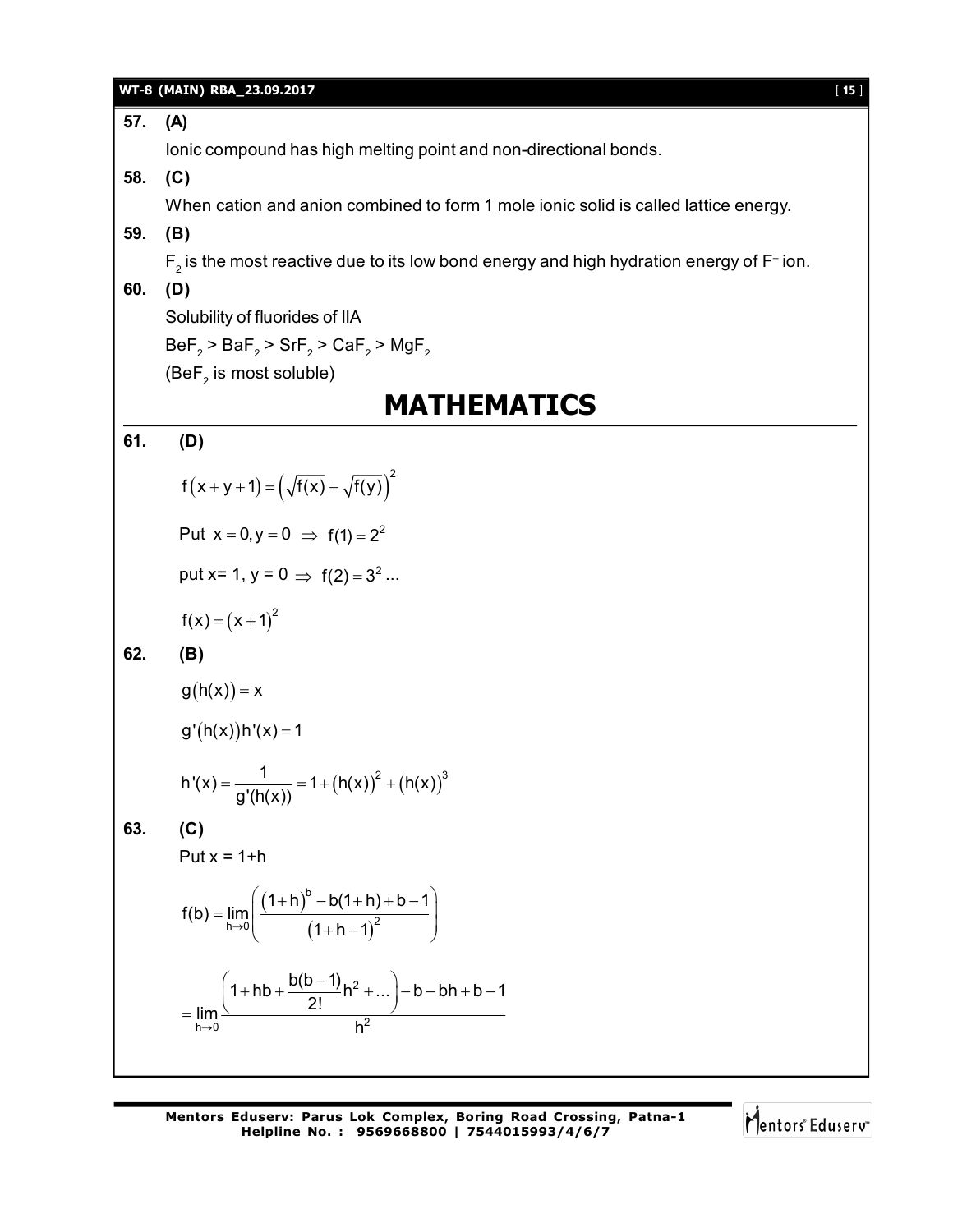## [ **16** ] **WT-8 (MAIN) RBA\_23.09.2017**

 $f(b) = \frac{b(b-1)}{2}$ 2  $=\frac{b(b-1)}{2}$  $f(5) = 10$ **64. (B)**  $(1-x^2)(1-2x^2)$ 4  $2)(1, 2)^2$ 2  $\vert\vert \sqrt{2} \vert$  $f(g(x)) = \frac{1}{(1 + x^2)^{1/2}} = \frac{x^2}{(1 + x^2)^{1/2}}$  $\left(\frac{1}{2}-1\right)\left(\frac{1}{2}-2\right)$   $\left(1-x^2\right)\left(1-2x\right)$  $=\frac{1}{\left(\frac{1}{x^2}-1\right)\left(\frac{1}{x^2}-2\right)}=\frac{1}{(1-x^2)(1-2)}$  $\Rightarrow$  f(g(x)) is discontinuous at  $x = \pm 1, x = \pm \frac{1}{6}$  $= \pm 1$ ,  $x = \pm \frac{1}{\sqrt{2}}$  and  $x = 0$  since, g(x) is discontinuous at  $x = 0$ . **65. (A)**  $f'(x) = \frac{f(b) - f(a)}{1} = \frac{f(8) - f(2)}{2} \ge 1$  $b-a$   $8-2$  $=\frac{f(b)-f(a)}{1}=\frac{f(8)-f(2)}{2} \geq$ -a 8-2  $f(8) - f(2) \ge 6$  $f(8) \ge 6 + f(2)$  $f(8) \ge 5$ **66. (C)**  $f(x) = (x-2)(x+2) |x+2||x-3| + \sin|x-1|$  $(x + 2) | x + 2 |$  is differentiable at  $x = -2$  $|x-3|$  is not differentiable at  $x = 3$  $sin(|x-1|)$  is non-differentiable at  $x = 1$ Hence  $f(x)$  is differentiable at  $x = -2$  but not at  $x = 1$  & 3. **67. (C)**  $y = \lim_{x \to x_2} \frac{\sin(a(x-x_1)(x-x_2)(x-x_3))}{a(x-x_1)(x-x_3)}$  $\lim_{x\to x_2}\frac{\sin((a(x-x_1)(x-x_2)(x-x_3))}{a(x-x_1)(x-x_3)}\times\frac{1}{(x-x_2)}\times a(x-x_1)(x-x_3)$  $e^{\lim_{x \to x_2} \frac{\sin(a(x-x_1)(x-x_2)(x-x_3))}{a(x-x_1)(x-x_3)} \times \frac{1}{(x-x_2)} \times a(x-x_1)(x-x_3)}$  $\frac{-x_1(x-x_2)(x-x_3)}{(x-x_1)(x-x_3)} \times \frac{1}{(x-x_2)} \times a(x-x_1)(x-x_2)$  $= e^{a(x_2-x_1)(x_2-x_3)}$ **68. (B) 69. (B)** Taking  $x = y = 1$ , we get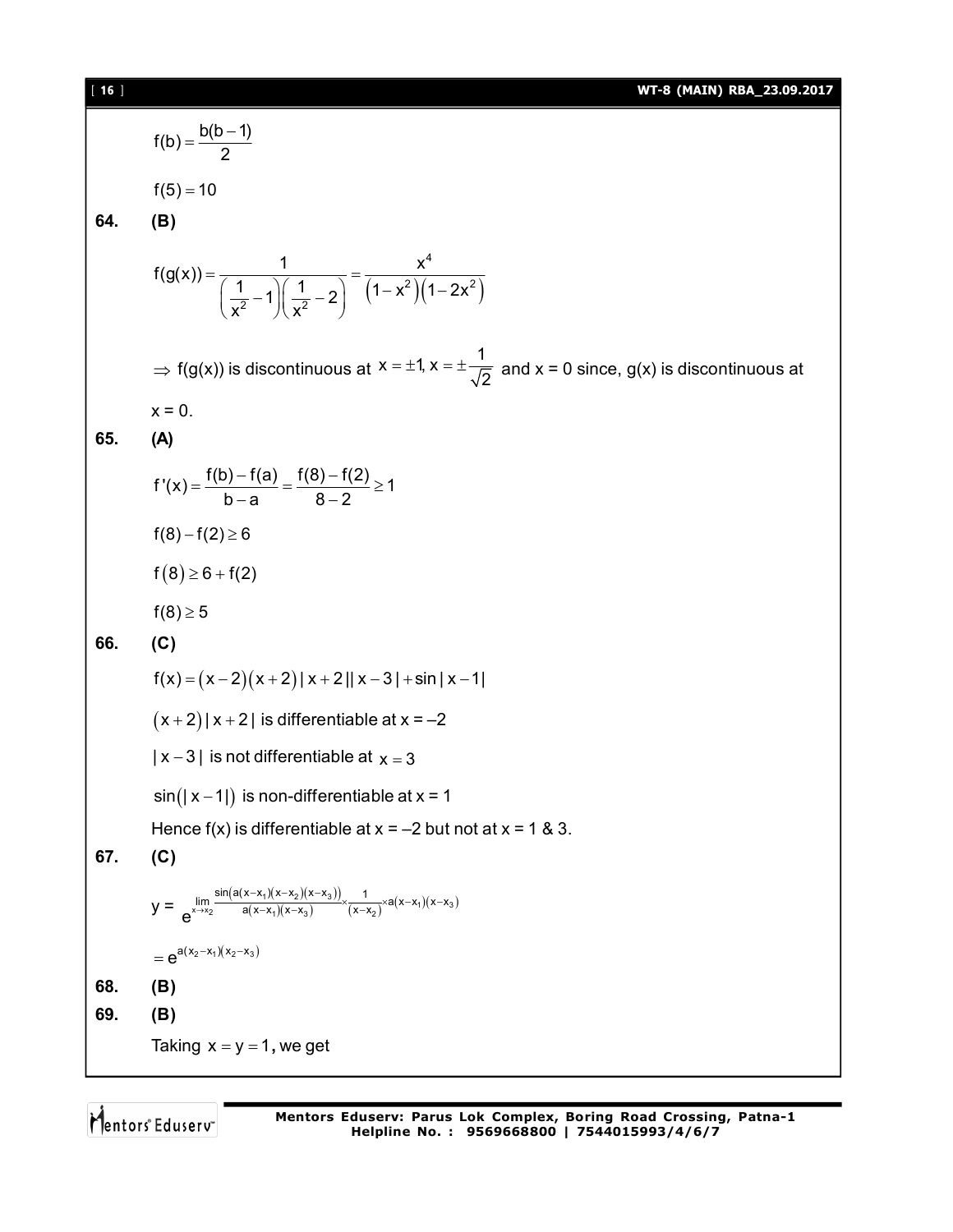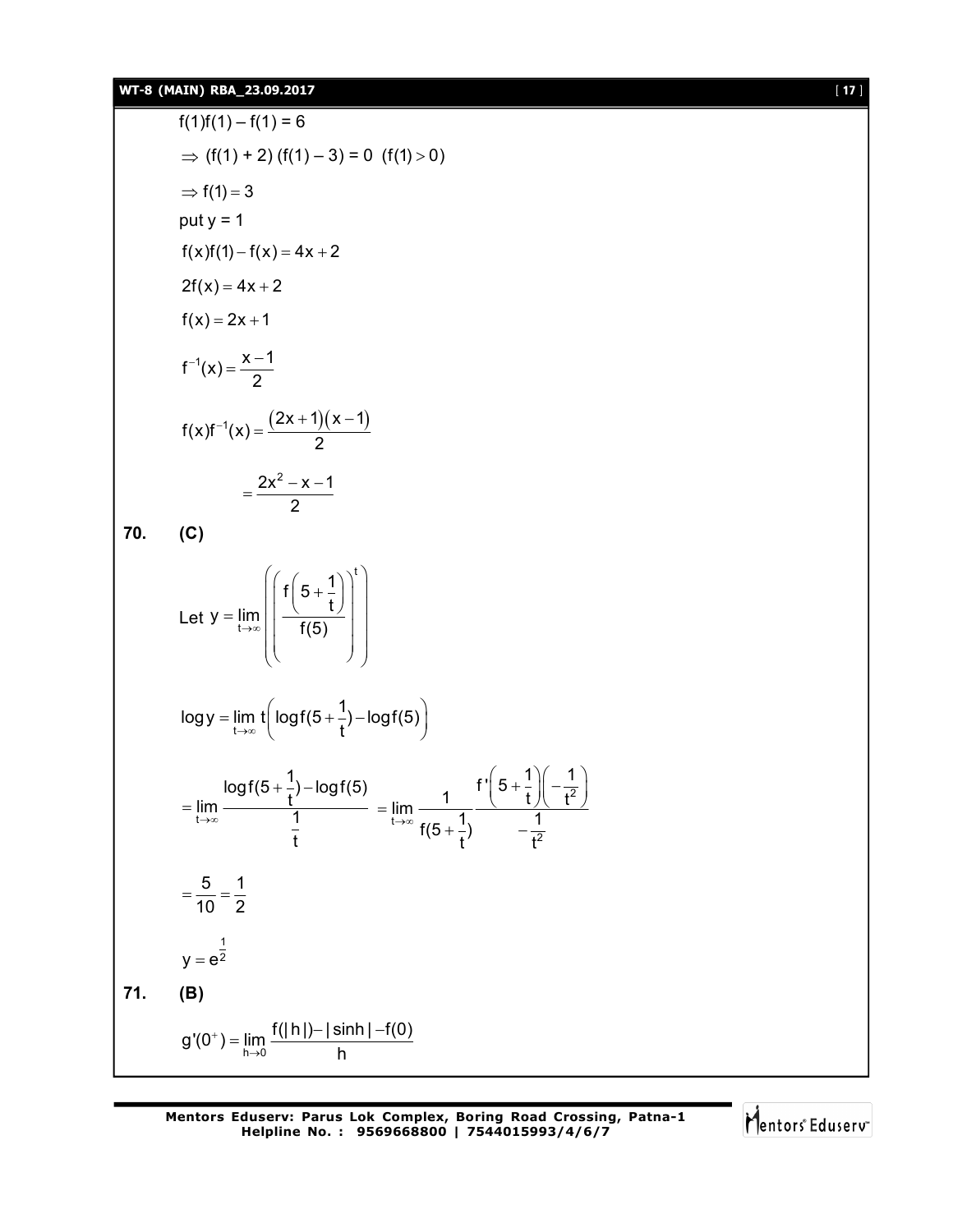[ **18** ] **WT-8 (MAIN) RBA\_23.09.2017**

$$
= \lim_{h\to 0} \frac{f(|h|)-f(0)}{h} - \lim_{h\to 0} \frac{\sinh}{h}
$$
  
\n= 1-1=0  
\ng'(0<sup>-</sup>) =  $\lim_{h\to 0} \frac{f(|-h|)-|\sin(-h)|-f(0)}{-h}$   
\n=  $\lim_{h\to 0} \frac{f(h)-f(0)}{-h} + \lim_{h\to 0} \frac{\sinh}{h}$   
\n= -1+1=0  
\n72. (C)  
\n0 ≤ f(x)  $\lt \frac{\pi}{2}$   
\n0 ≤ tan<sup>-1</sup>(x<sup>2</sup> + x + λ)  $\lt \frac{\pi}{2}$   
\n0 ≤ x<sup>2</sup> + x + λ  $\lt \infty$   
\n⇒ D ≤ 0  
\n1-4λ ≤ 0  
\n4λ ≥ 1  
\nλ ≥  $\frac{1}{4}$   
\n73. (D)  
\n74. (C)  
\ng(x) must be linear ⇒ g(x) = ax + b  
\ng(1) = a + b = 3 .... (I)  
\ng(7) = 7a + b = 15 .... (II)  
\nFrom (I) & (II)  
\na = 2  
\nb = 1  
\ng(x) = 2x+1  
\ng(6) = 13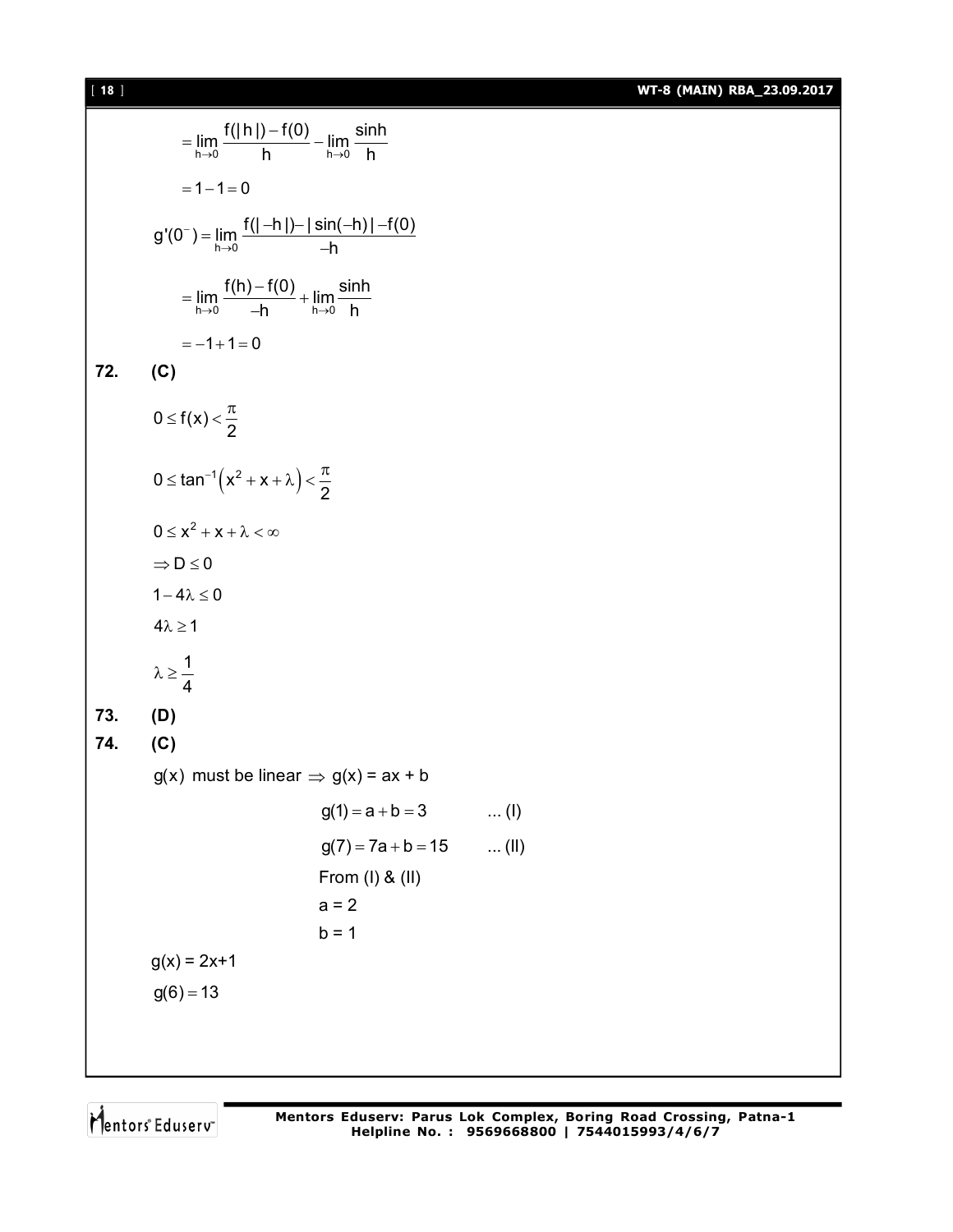#### **WT-8 (MAIN) RBA\_23.09.2017** [ **19** ]

**75. (C)** Equation of normal is y = mx – 2am – am<sup>3</sup>, 4a =  $\frac{1}{4}$ 4 = mx – 2am – am<sup>3</sup>, 4a =  $a = \frac{1}{12}$ 16  $=$  $y = mx - \frac{1}{6}m - \frac{1}{16}m^3$ 8 16 = mx –  $\frac{1}{6}$ m –  $\frac{1}{10}$ m<sup>3</sup> it passes through (a, 0) 0 = 16ma – 2m – m $^3$  $m(16a - 2 - m^2) = 0$  $\Rightarrow$  16a - 2 > 0  $a > \frac{1}{2}$ 8  $>$ **76. (A)**  $4A = 2a$  $2A = a = \frac{2 \times 3 \times 2}{2 \times 3} = \frac{12}{5}$  $3+2$  5  $=$ a  $=\frac{2\times3\times2}{2\times2}=$  $^{+}$  $4A = \frac{24}{5}$ 5  $=$ **77. (D)**  $y = mx + \frac{8}{3}$ m  $= mx +$  $x \left( mx + \frac{8}{m} \right) = -2$ m  $\left( mx + \frac{8}{m} \right) = -2$  $m^2x^2 + 8x = -2m$  $m^2x^2 + 8x + 2m = 0$  $D = 0 \Rightarrow 64 - 8m^3 = 0$  $m = 2$  $y = 2x + 4$ 

Mentors<sup>®</sup> Eduserv<sup>®</sup>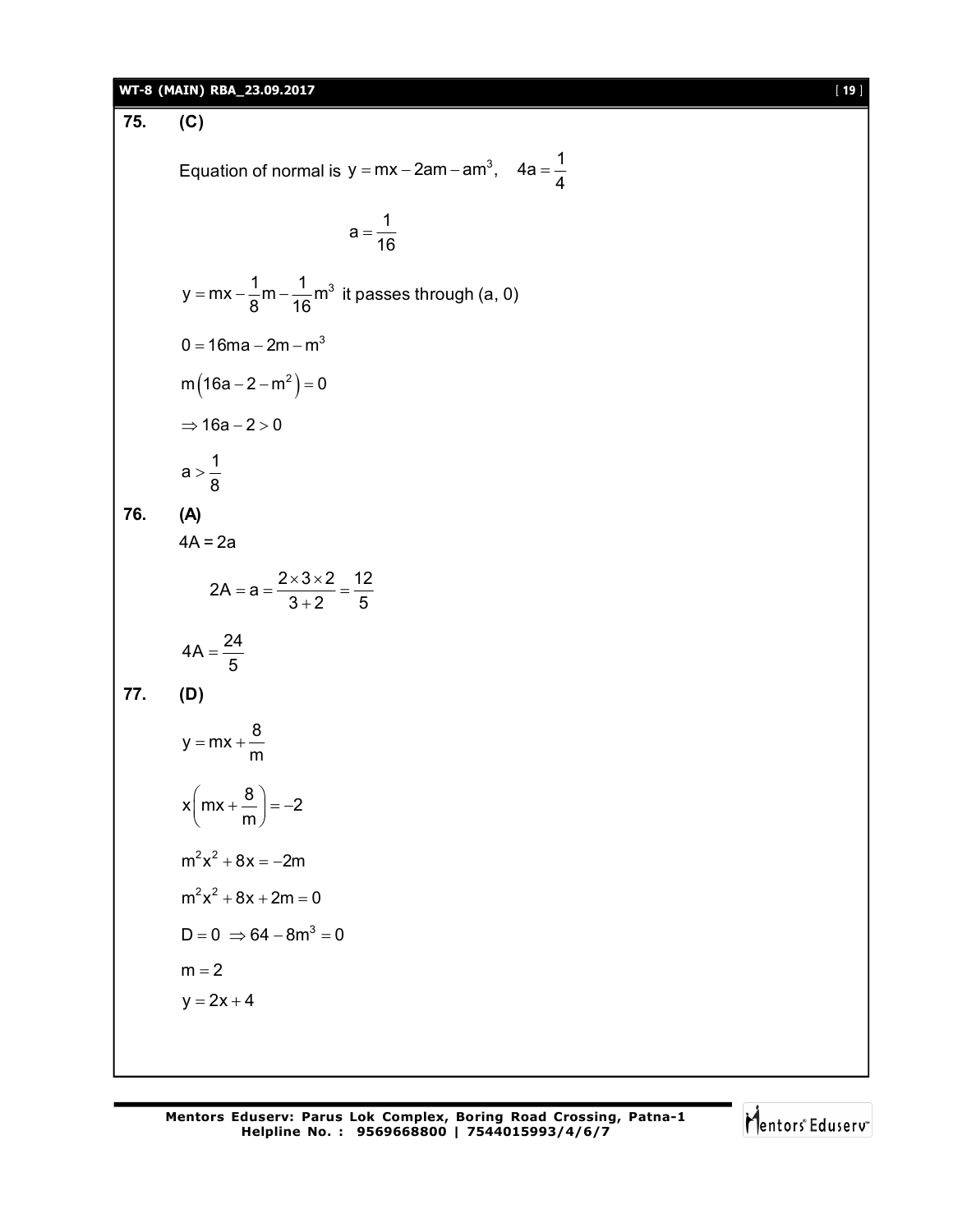| $[20]$                                                                                                                                                                                                          | WT-8 (MAIN) RBA_23.09.2017                                                                                                                |  |  |  |  |
|-----------------------------------------------------------------------------------------------------------------------------------------------------------------------------------------------------------------|-------------------------------------------------------------------------------------------------------------------------------------------|--|--|--|--|
| 78.                                                                                                                                                                                                             | (B)                                                                                                                                       |  |  |  |  |
| The parabola $y = x^2 + px + q$ cuts the straight line $y = 2x - 3$ at a point with abscissa 1.<br>Therefore, $y = 2 - 3 = -1$ .<br>So, the point is $(1, -1)$ . This point lies on the parabola.<br>Therefore, |                                                                                                                                           |  |  |  |  |
|                                                                                                                                                                                                                 | $-1=1+p+q$ or $p+q=-2$<br>(i)                                                                                                             |  |  |  |  |
|                                                                                                                                                                                                                 | Distance between vertex and x-axis = $\frac{p^2}{4} - q$                                                                                  |  |  |  |  |
|                                                                                                                                                                                                                 | $=\frac{p^2}{4}+p+2$                                                                                                                      |  |  |  |  |
|                                                                                                                                                                                                                 | $=\frac{1}{4}$ $\{(p+2)^2+4\}$                                                                                                            |  |  |  |  |
|                                                                                                                                                                                                                 | For minimum, $p = -2$ .                                                                                                                   |  |  |  |  |
|                                                                                                                                                                                                                 | Hence, $q = 0$ .                                                                                                                          |  |  |  |  |
| 79.                                                                                                                                                                                                             | (C)<br>Equation of the tangent                                                                                                            |  |  |  |  |
|                                                                                                                                                                                                                 | $2y = 2x + 2$                                                                                                                             |  |  |  |  |
|                                                                                                                                                                                                                 | $y - x - 1 = 0$                                                                                                                           |  |  |  |  |
|                                                                                                                                                                                                                 | Let (h, k) be image of the point ( $t^2$ , 2t) in $x - y + 1 = 0$ is given by                                                             |  |  |  |  |
|                                                                                                                                                                                                                 | $\frac{h-t^2}{1} = \frac{k-2t}{-1} = \frac{-2(t^2-2t+1)}{1+1}$                                                                            |  |  |  |  |
|                                                                                                                                                                                                                 | $h = t^2 - 2t^2 + 2t - 1$                                                                                                                 |  |  |  |  |
|                                                                                                                                                                                                                 | $h = 2t - 1$                                                                                                                              |  |  |  |  |
|                                                                                                                                                                                                                 | $k = 2t + t^2 - 2t + 1$                                                                                                                   |  |  |  |  |
|                                                                                                                                                                                                                 | $k = t^2 + 1$                                                                                                                             |  |  |  |  |
|                                                                                                                                                                                                                 | $4(k-1) = (h+1)^2$                                                                                                                        |  |  |  |  |
| 80.                                                                                                                                                                                                             | (A)                                                                                                                                       |  |  |  |  |
|                                                                                                                                                                                                                 | Let A( $at_1^2$ , $2at_1$ ) = ( $x_1$ , $y_1$ ), B( $at_2^2$ , $2at_2$ ) = ( $x_2$ , $y_2$ ), C( $at_3^2$ , $2at_3$ ) = ( $x_3$ , $y_3$ ) |  |  |  |  |
|                                                                                                                                                                                                                 | Normals at A, B, C meet at point (h, k).                                                                                                  |  |  |  |  |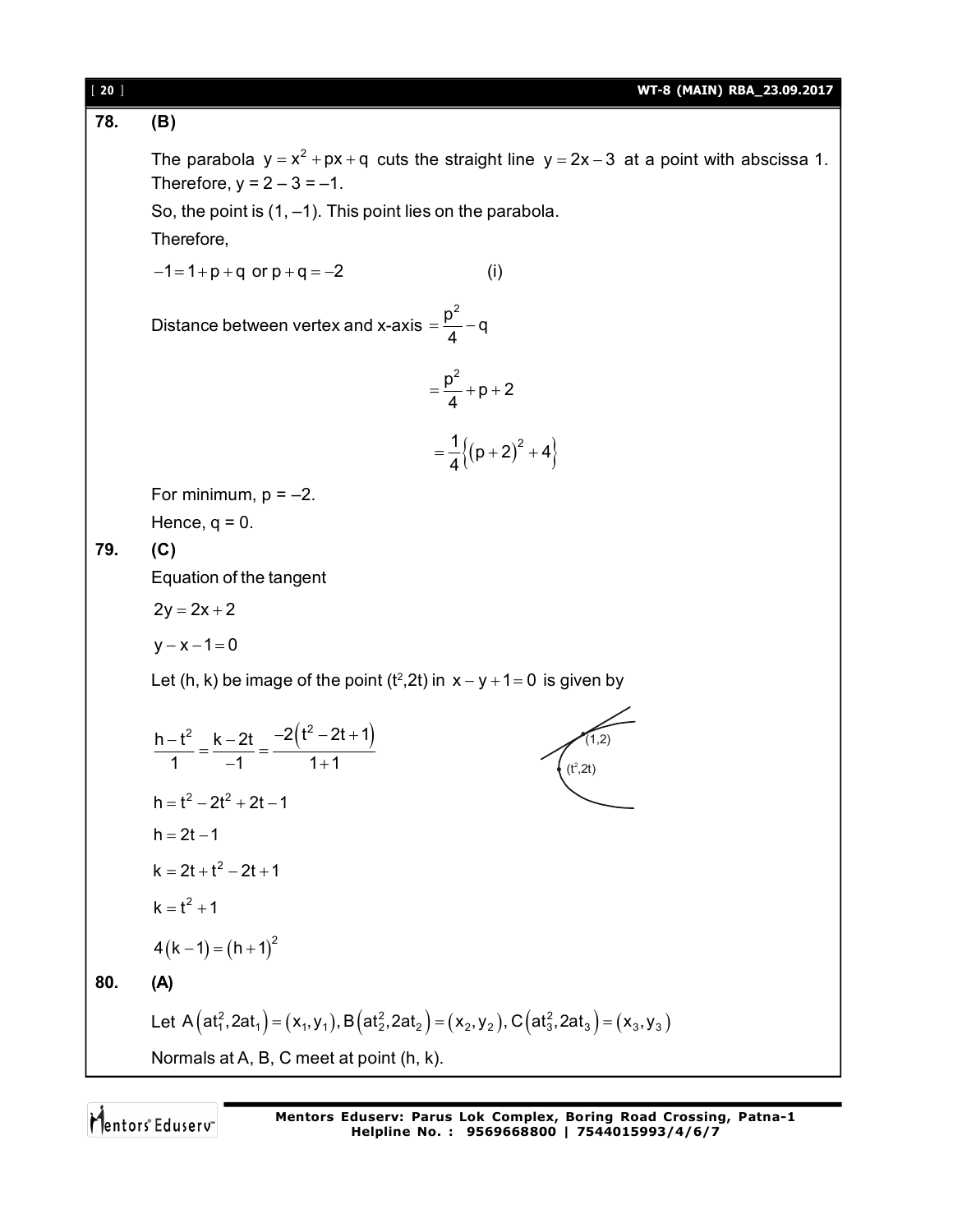$t_1, t_2, t_3$  are roots of the equation  $at^3 + (2a - h)t - k = 0; t_1 + t_2 + t_3 = 0$  $t_1t_2 + t_2t_3 + t_3t_1 = \frac{2a-h}{2}$ ;  $t_1t_2t_3 = \frac{k}{2}$ a <sup>a</sup> a + t<sub>2</sub>t<sub>3</sub> + t<sub>3</sub>t<sub>1</sub> =  $\frac{2a - h}{h}$ ; t<sub>1</sub>t<sub>2</sub>t<sub>3</sub> =  $\frac{1}{h}$  $1 - \frac{1}{2} + \frac{1}{2} - \frac{1}{3} + \frac{1}{3} - \frac{1}{1}$ 3  $y_1$   $y_2$  $\frac{x_1 - x_2}{x_1 + \frac{x_2 - x_3}{x_2 + \frac{x_3 - x_1}{x_3}} = 0$  $y_3$   $y_1$   $y_2$  $\frac{-x_2}{2} + \frac{x_2 - x_3}{2} + \frac{x_3 - x_1}{2} = 0$ **81. (A)**  $y^2 = 8x \left( \frac{y - mx}{x} \right)$ c  $=8x\left(\frac{y-mx}{c}\right)$  $cv^2 = 8xy - 8mx^2$  $8mx^2 + cy^2 - 8xy = 0$  $8m + c = 0 \Rightarrow c = -8m$ **82. (D)** Let  $y = mx + \frac{2a}{2}$  $= mx + \frac{2a}{m}$  be the tangent to the parabola  $\mathsf{ym} = \mathsf{m}^2 \mathsf{x} + 2 \mathsf{a}$  $m<sup>2</sup>x - ym + 2a = 0$  it passes through (2a, 2b)  $2am^2 - 2bm + 2a = 0$  $am^2 - bm + a = 0$  $b^2 - 4a^2 > 0$  $h^2 > 4a^2$ **83. (D)** Equation of circle  $x^2 + (y - h)^2 + \lambda x = 0$ it passes through A(2, 0) and B(6, 0)  $4 + h^2 + 2\lambda = 0$  .......... (1)  $36 + h^2 + 6\lambda = 0$  .......... (2)  $\Rightarrow$  h = 2 $\sqrt{3}$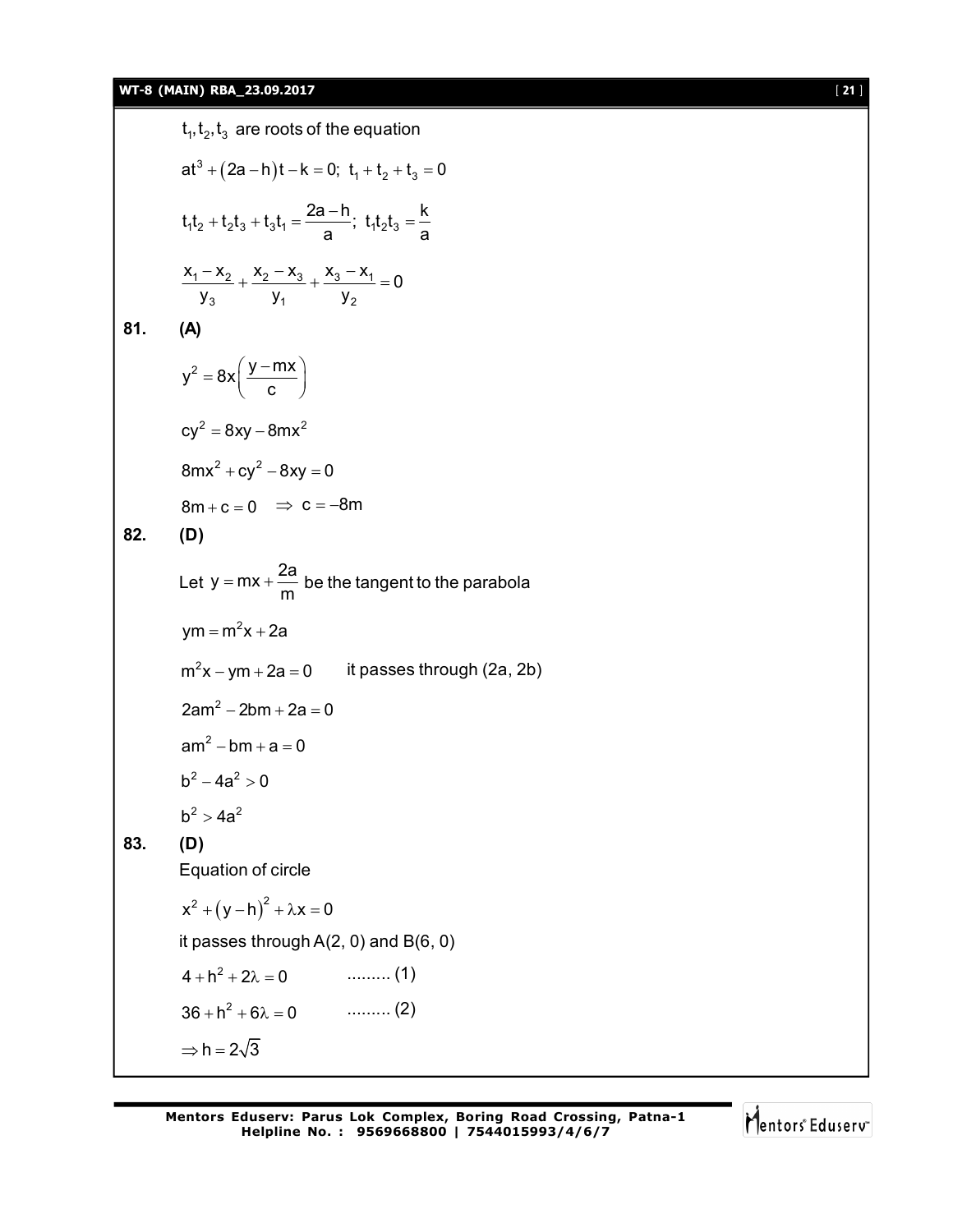| 22 ] |                                                                    |       | WT-8 (MAIN) RBA_23.09.2017                |
|------|--------------------------------------------------------------------|-------|-------------------------------------------|
| 84.  | (D)                                                                |       |                                           |
|      | $9+16-12-24+c < 0$                                                 |       |                                           |
|      | $\Rightarrow$ c < 11                                               |       |                                           |
|      | & $\sqrt{13-c}$ < 2                                                |       |                                           |
|      | $13 - c < 4$                                                       |       | M(h, k)                                   |
|      | c > 9                                                              |       |                                           |
|      | $\Rightarrow$ c $\in$ (9,11)                                       |       | $B\left(\frac{h+3}{2},\frac{k}{2}\right)$ |
| 85.  | (C)                                                                |       |                                           |
|      | B lies on circles                                                  |       | A(3, 0)                                   |
|      | $\left(\frac{h+3}{2}-3\right)^2+\frac{k^2}{4}+\frac{4k}{2}=0$      |       |                                           |
|      | $(h-3)^{2} + k^{2} + 8k = 0$                                       |       |                                           |
|      | $(x-3)^{2} + y^{2} + 8y = 0$                                       |       |                                           |
| 86.  | (C)                                                                |       |                                           |
|      | Equation of chord of contact                                       |       |                                           |
|      | $x\alpha + y\left(\frac{12-3\alpha}{4}\right) = 4$                 | $(i)$ |                                           |
|      | Let mid point $b(h, k)$                                            |       |                                           |
|      | $xh + yk = h^2 + k^2$                                              | (ii)  |                                           |
|      | From $(i)$ & $(ii)$                                                |       |                                           |
|      | $\frac{\alpha}{h} = \frac{12 - 3\alpha}{4k} = \frac{4}{h^2 + k^2}$ |       |                                           |
|      | $\alpha = \frac{4h}{h^2 + k^2}$                                    |       |                                           |
|      | $12 - 3\alpha = \frac{16k}{h^2 + k^2}$                             |       |                                           |
|      | $12(h^2 + k^2) - 12h = 16k$                                        |       |                                           |
|      |                                                                    |       |                                           |
|      |                                                                    |       |                                           |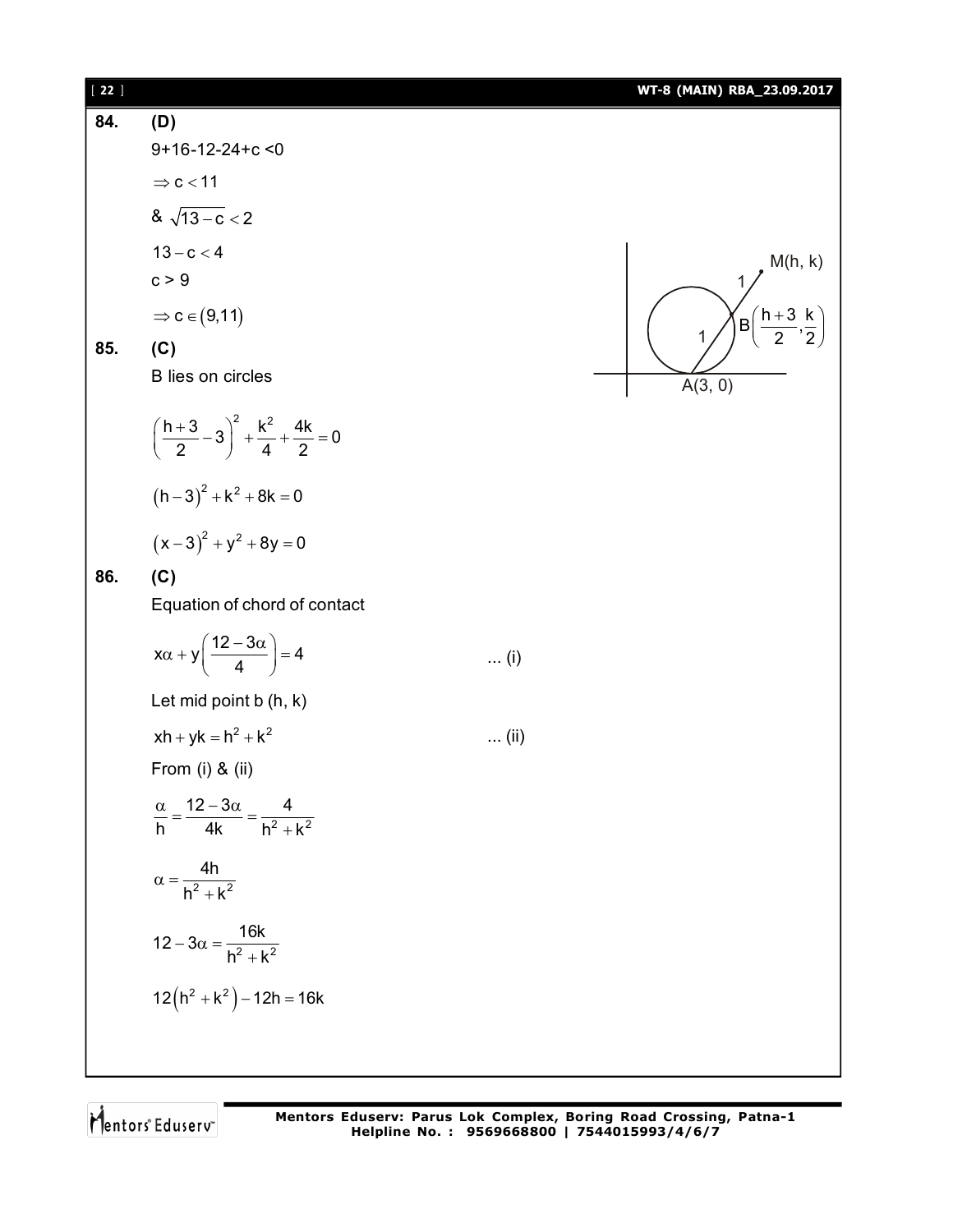

Mentors Eduserv

B

x